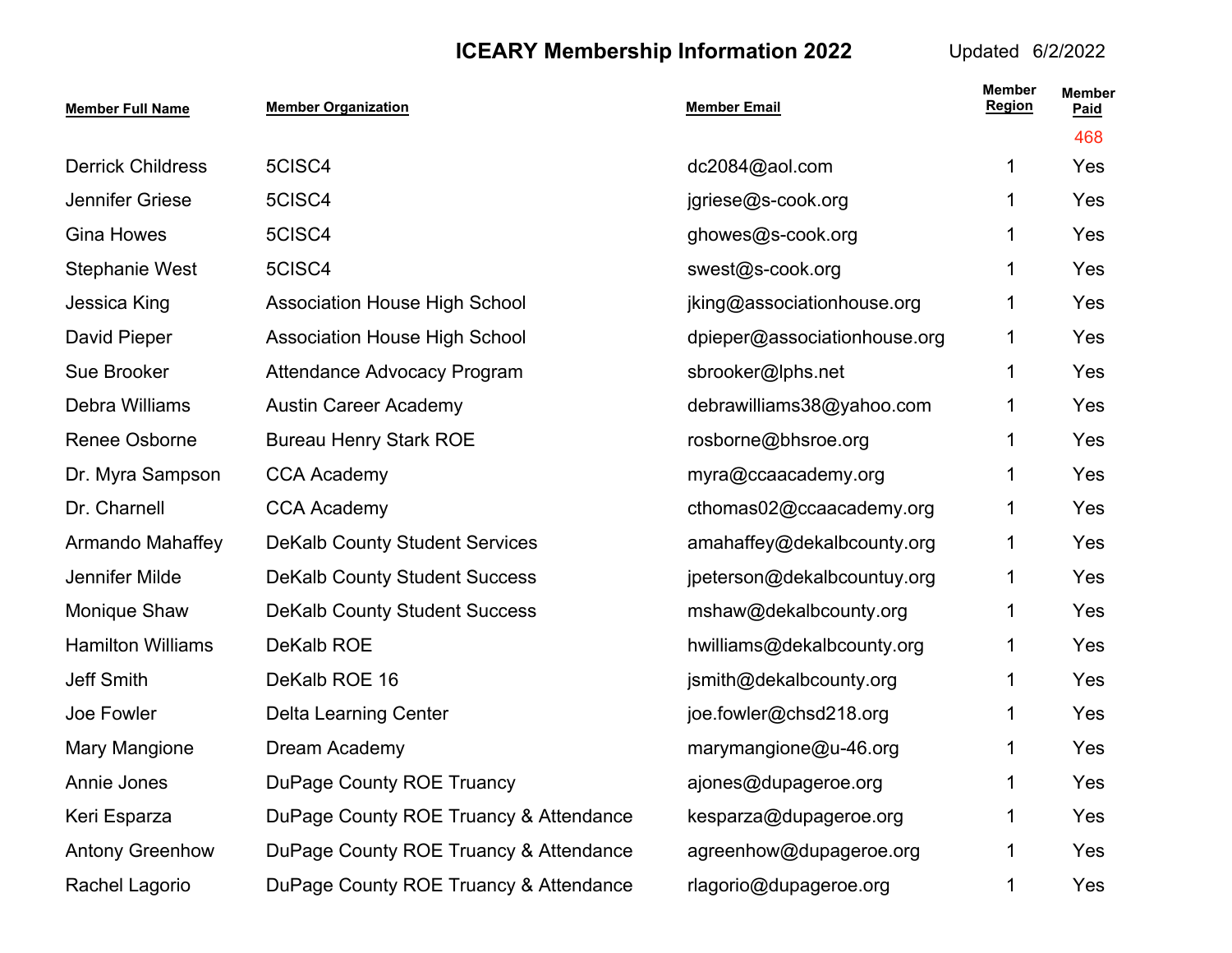| <b>Member Full Name</b> | <b>Member Organization</b>               | <b>Member Email</b>        | <b>Member</b><br><b>Region</b> | <b>Member</b><br>Paid |
|-------------------------|------------------------------------------|----------------------------|--------------------------------|-----------------------|
| <b>Amber Quirk</b>      | DuPage County ROE Truancy & Attendance   | aquirk@dupageroe.org       | 1                              | Yes                   |
| <b>Steven Beranek</b>   | DuPage ROE - ALOP                        | sberanek@dupageroe.org     | 1                              | Yes                   |
| <b>Kathy Ekstrand</b>   | DuPage ROE - ALOP                        | kekstrand@dupageroe.org    | 1                              | Yes                   |
| Chris O'Brien           | DuPage ROE - ALOP                        | cobrien@dupageroe.org      | 1                              | Yes                   |
| <b>Andrew True</b>      | DuPage ROE - ALOP                        | atrue@dupageroe.org        | 1                              | Yes                   |
| <b>Connie Cosgrove</b>  | DuPage ROE - Center for Student Success  | ccosgrove@dupageroe.org    | 1                              | Yes                   |
| Jeffrey Gyrard          | DuPage ROE - CSS                         | jgerard@dupageroe.org      | 1                              | Yes                   |
| Matt Jeffrey            | DuPage ROE - CSS                         | mjeffrey@dupageroe.org     | 1                              | Yes                   |
| Jen Johnson             | DuPage ROE - CSS                         | jjohnson@dupageroe.org     | 1                              | Yes                   |
| LeAnne Christoffel      | DuPage ROE - Partners for Success        | lchristoffel@dupageroe.org | 1                              | Yes                   |
| Teri Mata               | DuPage ROE - Partners for Success        | tmata@dupageroe.org        | 1                              | Yes                   |
| Lori Leppert            | <b>Forest Ridge School District 142</b>  | lleppert@d142.org          | 1                              | Yes                   |
| Melissa Cortirla        | Innovations Arts Integrated High School  | mcortirla@innochi.org      | 1                              | Yes                   |
| Kelly Jackson           | Innovations Arts Integrated High School  | kjackson@innochi.org       | 1                              | Yes                   |
| Josh Axelson            | Kane County ROE #31                      | jaxelsen@kaneroe.org       | 1                              | Yes                   |
| Pat Dal Santo           | Kane County ROE #31                      | pdalsanto@kaneroe.org      | 1                              | Yes                   |
| Kari Glenn              | Kane County ROE #31                      | kglenn@kaneroe.org         | 1                              | Yes                   |
| Erin Hurley             | Kane County ROE #31                      | ehurley@kaneroe.org        |                                | Yes                   |
| Belvin Jordan           | Kane County ROE #31                      | bjordan@kaneroe.org        |                                | Yes                   |
| Alejandra Moreno        | Kane County ROE #31                      | amoreno@kaneroe.org        | 1                              | Yes                   |
| Deanna Oliver           | Kane County ROE #31                      | doliver@kaneroe.org        | 1                              | Yes                   |
| Angela Smith            | Kane County ROE #31                      | asmith@kaneroe.org         | 1                              | Yes                   |
| Deborah Dempsey         | Kane County ROE #31 Equal Chance Program | ddempsey@kaneroe.org       | 1                              | Yes                   |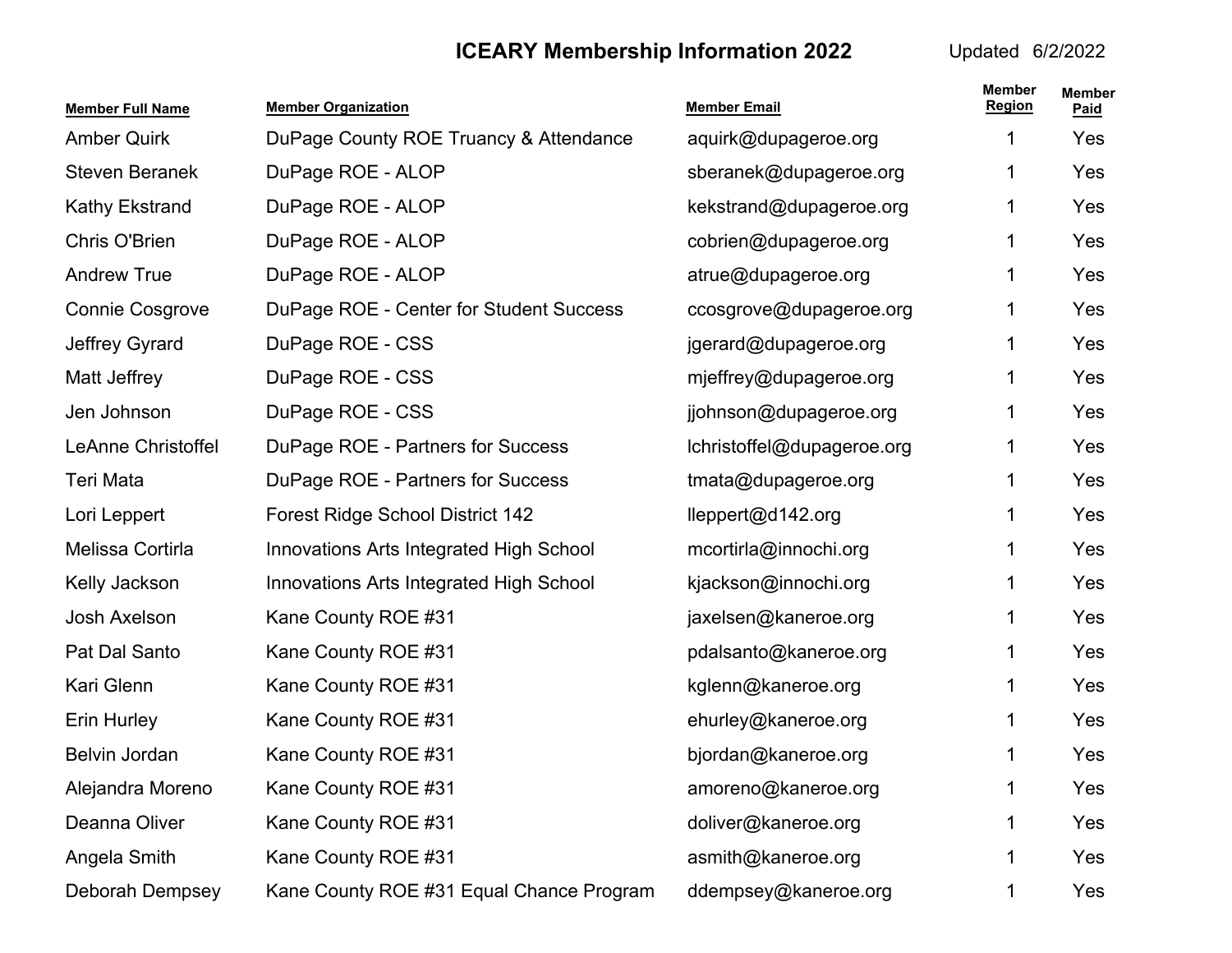| <b>Member Full Name</b> | <b>Member Organization</b>             | <b>Member Email</b>              | <b>Member</b><br>Region | <b>Member</b><br>Paid |
|-------------------------|----------------------------------------|----------------------------------|-------------------------|-----------------------|
| Urishina (Molly) Ryan   | Lake County ROE                        | mryan@lake.k12.il.us             | 1                       | Yes                   |
| <b>Sean Collins</b>     | Lake County ROE - Attendance & Truancy | scollins@lake.k12.il.us          | 1                       | Yes                   |
| Deb Foust               | Lee Ogle Whiteside ROE                 | dfoust@roe47.org                 | 1.                      | Yes                   |
| Lisa Fornwald           | North Cook Young Adult Academy         | lfornwald@ncisc.org              | 1.                      | Yes                   |
| Patricia Malopsy-       | <b>Outlook Academy</b>                 | fortier.patricia@district205.net | 1                       | Yes                   |
| <b>Steve Valant</b>     | <b>Outlook Academy</b>                 | valant.steven@district205.net    | 1                       | Yes                   |
| Amber Holliday          | Pheonix Academy @ KEC                  | aholliday@keepprograms.us        | 1                       | Yes                   |
| <b>Nick Bertino</b>     | <b>Premier Academy</b>                 | nbertino@roe24.org               | 1                       | Yes                   |
| Meghan Martin           | <b>Premier Academy</b>                 | mmartin@roe24.org                | 1.                      | Yes                   |
| John Milosovic          | Project TAPESTRY West 40               | jmilosovic@west40.org            | 1.                      | Yes                   |
| Loreah Boyle            | Proviso DREAM                          | Lboyle@west40.org                | 1                       | Yes                   |
| Jacqueline Robinson     | <b>R.I.S.E - ISC4</b>                  | jrobinson@s-cook.org             | 1                       | Yes                   |
| Dr. Michael Townsend    | R.I.S.E - ISC4                         | mtownsend@s-cook.org             | 1                       | Yes                   |
| Ken Peterson            | <b>R.I.S.E.</b>                        | kpeterson@s-cook.org             | 1                       | Yes                   |
| <b>Sherie Nunnally</b>  | R.I.S.E. - ISC 4                       | snunnally@s-cook.org             | 1.                      | Yes                   |
| <b>Gina Powell</b>      | R.I.S.E. - ISC 4                       | gpowell@s-cook.org               | 1.                      | Yes                   |
| Mia Jusufi              | Regional Office of Education #24       | mjusuti@roe24.org                | 1                       | Yes                   |
| <b>Andrew Carlson</b>   | Regional Safe School Program           | acarlson@sedol.us                | 1.                      | Yes                   |
| Kenneth de Groh         | <b>RISE</b>                            | kdegroh@s-cook.org               | 1                       | Yes                   |
| <b>Kimberly Gillett</b> | <b>RISE</b>                            | kgillett@s-cook.org              | 1                       | Yes                   |
| <b>Neil Gonzales</b>    | <b>RISE</b>                            | ngonzales@s-cook.org             | 1                       | Yes                   |
| Carmen Hudson           | <b>RISE</b>                            | chudson@s-cook.org               | 1                       | Yes                   |
| David Klupchak          | <b>RISE</b>                            | dklupchak@s-cook.org             | 1                       | Yes                   |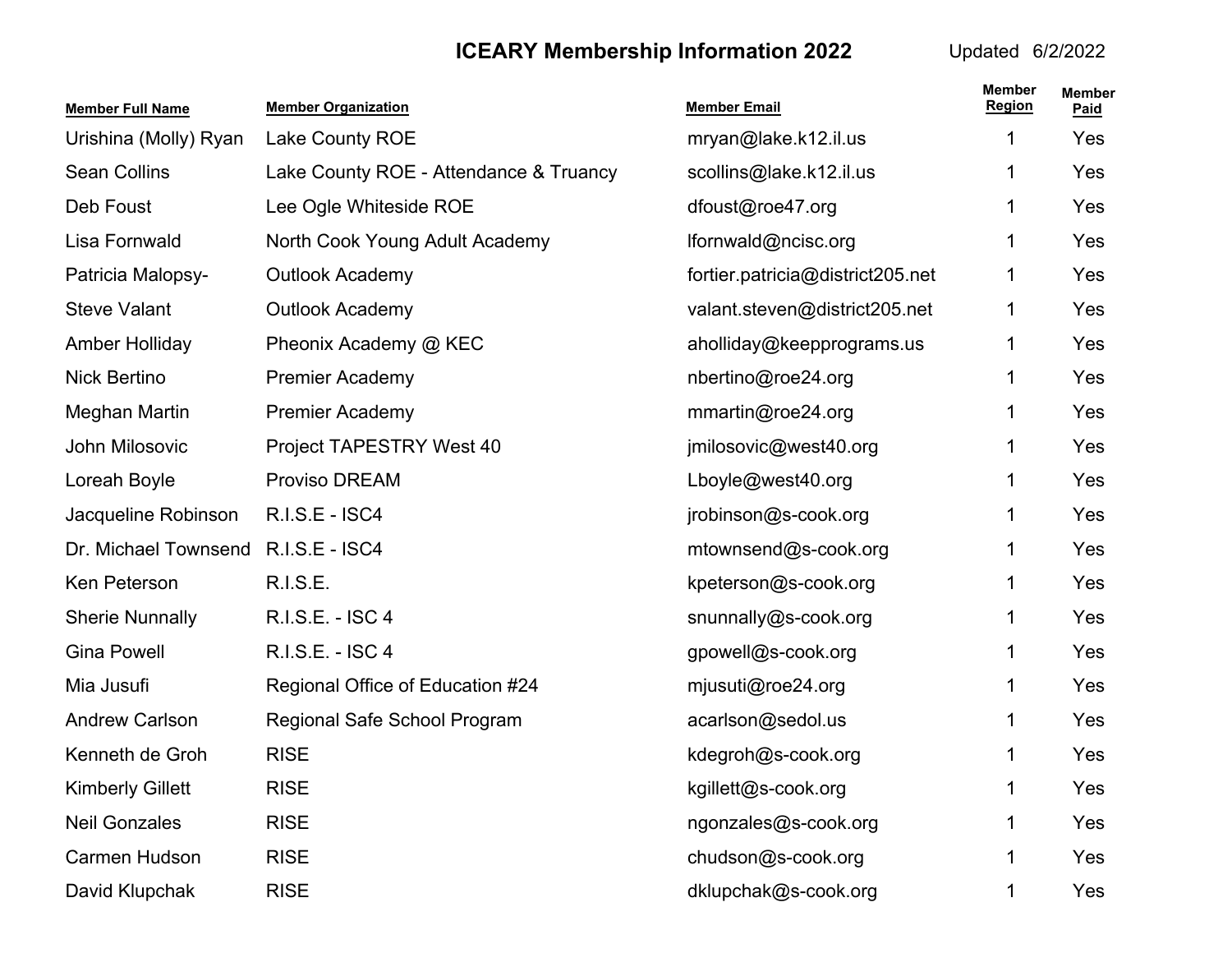| <b>Member Full Name</b> | <b>Member Organization</b>                     | <b>Member Email</b>       | <b>Member</b><br><b>Region</b> | <b>Member</b><br>Paid |
|-------------------------|------------------------------------------------|---------------------------|--------------------------------|-----------------------|
| <b>Anthony Metoyer</b>  | <b>RISE</b>                                    | ametoyer@s-cook.org       | 1                              | Yes                   |
| <b>Michael Owens</b>    | <b>RISE</b>                                    | michaelowens219@gmail.com | 1                              | Yes                   |
| Silvia Tijerina         | <b>RISE</b>                                    | stijerina@s-cook.org      | 1                              | Yes                   |
| <b>Carol Pocica</b>     | <b>RISE</b>                                    | cpocica@s-cook.org        | 1                              | Yes                   |
| <b>Billy Cook</b>       | ROE #4 - Summit Academy                        | bcook@roe4.org            | 1                              | Yes                   |
| <b>Princess Hill</b>    | SCISC4                                         | phill@s-cook.org          | 1                              | Yes                   |
| Kenneth Hill            | SCISC4                                         | khill@s-cook.org          | 1                              | Yes                   |
| <b>Tim Keane</b>        | SCISC4                                         | tkeane@s-cook.org         | 1.                             | Yes                   |
| Jana Montes Deoca       | South Cook ISC 4 (Rise Worth)                  | jmontesdeoca@s-cook.org   | 1                              | Yes                   |
| Dr. Thomas Gattuso      | Sullivan House High School                     | tgattuso@aol.com          | 1                              | Yes                   |
| Carol Robinson          | <b>TAOEP</b>                                   | crobinson@pla-yccs.org    | 1                              | Yes                   |
| Amy Wendt               | <b>TAOEP</b>                                   | awendt@dekalbcounty.org   | 1                              | Yes                   |
| <b>Myrel Cooke</b>      | <b>TAOEP / Youth Connection Charter School</b> | mcooke@yccs.org           | 1                              | Yes                   |
| Vanessa Ford            | <b>TAOEP Academy of Scholastic Achievement</b> | vford@asaschool.org       | 1                              | Yes                   |
| Dr. Nicole Simpson      | <b>TAOEP Academy of Scholastic Achievement</b> | nsimpson@asaschool.org    | 1                              | Yes                   |
| Sandra Blanco           | <b>TAOEP ROE 35</b>                            | sblanco@roe35.org         | 1                              | Yes                   |
| <b>Darnell Payne</b>    | <b>TAOEP Sullivan House HS</b>                 | darnellp27@gmail.com      | 1                              | Yes                   |
| Cassandra Croft         | <b>TAOEP Truman Middle College</b>             | ccroft2@ccc.edu           | 1                              | Yes                   |
| Gersom Carrera          | <b>TAOEP Youth Connection Charter School</b>   | gersom@yccs.org           |                                | <b>Yes</b>            |
| Martha Franco           | <b>TAOEP Youth Connection Charter School</b>   | mfranco@yccs.org          | 1                              | Yes                   |
| Larry Vaughn            | <b>TAOEP Youth Connection Charter School</b>   | larryvaughnyccs@aol.com   | 1                              | Yes                   |
| Dr. Joi Coleman         | <b>Truman Middle College</b>                   | jcoleman144@ccc.edu       | 1                              | Yes                   |
| Michelle Yoo            | <b>Truman Middle College</b>                   | principalyoo@tmchs.org    | 1                              | Yes                   |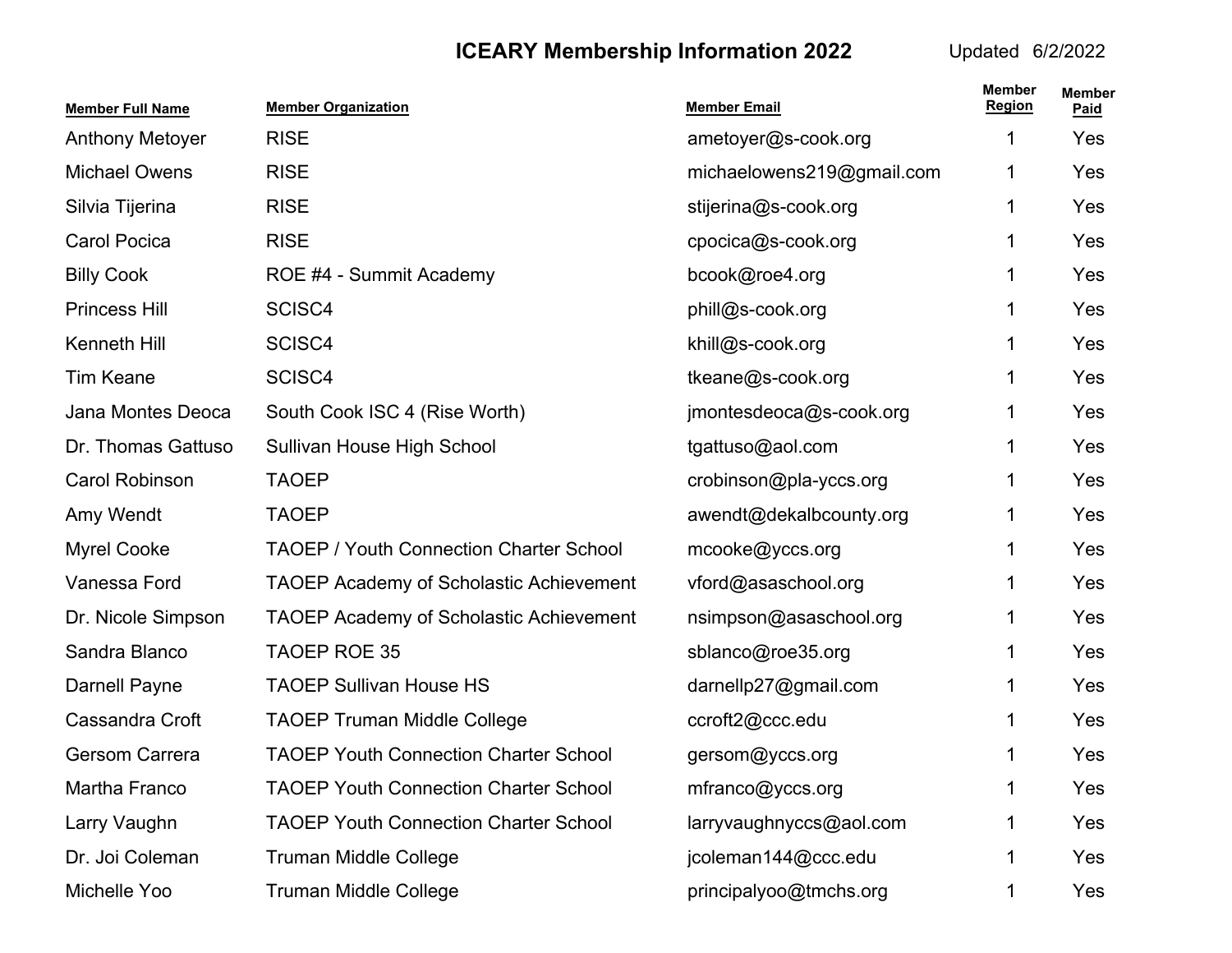| <b>Member Full Name</b> | <b>Member Organization</b> | <b>Member Email</b>    | <b>Member</b><br><b>Region</b> | <b>Member</b><br>Paid |
|-------------------------|----------------------------|------------------------|--------------------------------|-----------------------|
| Harry Boland            | U-46 Dream Academy         | harryboland@u-46.org   | 1                              | Yes                   |
| Karen Tobin             | U-46 Dream Academy         | karentobin@u-46.org    | 1                              | Yes                   |
| Annie Johnson           | West 40                    | ajohnson@west40.org    | 1                              | Yes                   |
| Nicole Neagle           | West 40 - ALOP             | nneagle@west40.org     | 1                              | Yes                   |
| <b>Bionca Solis</b>     | West 40 - ALOP             | bsolis@west40.org      | 1                              | Yes                   |
| Karina Carbajal         | West 40 - DREAM            | kcarbajal@west40.org   | 1                              | Yes                   |
| <b>Violet Starr</b>     | West 40 - Proviso ALOP     | vstarr@west40.org      | 1                              | Yes                   |
| Kayneisha               | West 40 - Proviso ALOP     | kwashington@west40.org | 1                              | Yes                   |
| Frederick Jefferson     | West 40 - Proviso DREAM    | fjefferson@west40.org  | 1                              | Yes                   |
| Karla Chavez            | West 40 ISC                | kchavez@west40.org     | 1                              | Yes                   |
| Carmen Abraham          | West 40 ISC #2             | cabraham@west40.org    | 1                              | Yes                   |
| Patty Adducci           | West 40 ISC #2             | padducci@west40.org    | 1                              | Yes                   |
| Maria Elena Agrela      | West 40 ISC #2             | meagrela@west40.org    | 1                              | Yes                   |
| Elizabeth Aguilar       | West 40 ISC #2             | eaguilar@west40.org    | 1                              | Yes                   |
| Lynette Aguirre         | West 40 ISC #2             | laguirre@west40.org    | 1                              | Yes                   |
| Karin Alvarez           | West 40 ISC #2             | kalvarez@west40.org    | 1                              | Yes                   |
| Lisa Ard                | West 40 ISC #2             | lard@west40.org        | 1                              | Yes                   |
| Lillana Arroyo          | West 40 ISC #2             | Larroyo@west40.org     | 1                              | Yes                   |
| <b>Angel Balderas</b>   | West 40 ISC #2             | abalderas3@west40.org  | 1                              | Yes                   |
| Eduardo Bastian         | West 40 ISC #2             | ebastian@west40.org    | 1                              | Yes                   |
| Steve Bogren            | West 40 ISC #2             | sbogren@west40.org     | 1                              | Yes                   |
| Josh Boies              | West 40 ISC #2             | jboies@west40.org      | 1                              | Yes                   |
| Julio Chavez            | West 40 ISC #2             | jchavez@west40.org     | 1                              | Yes                   |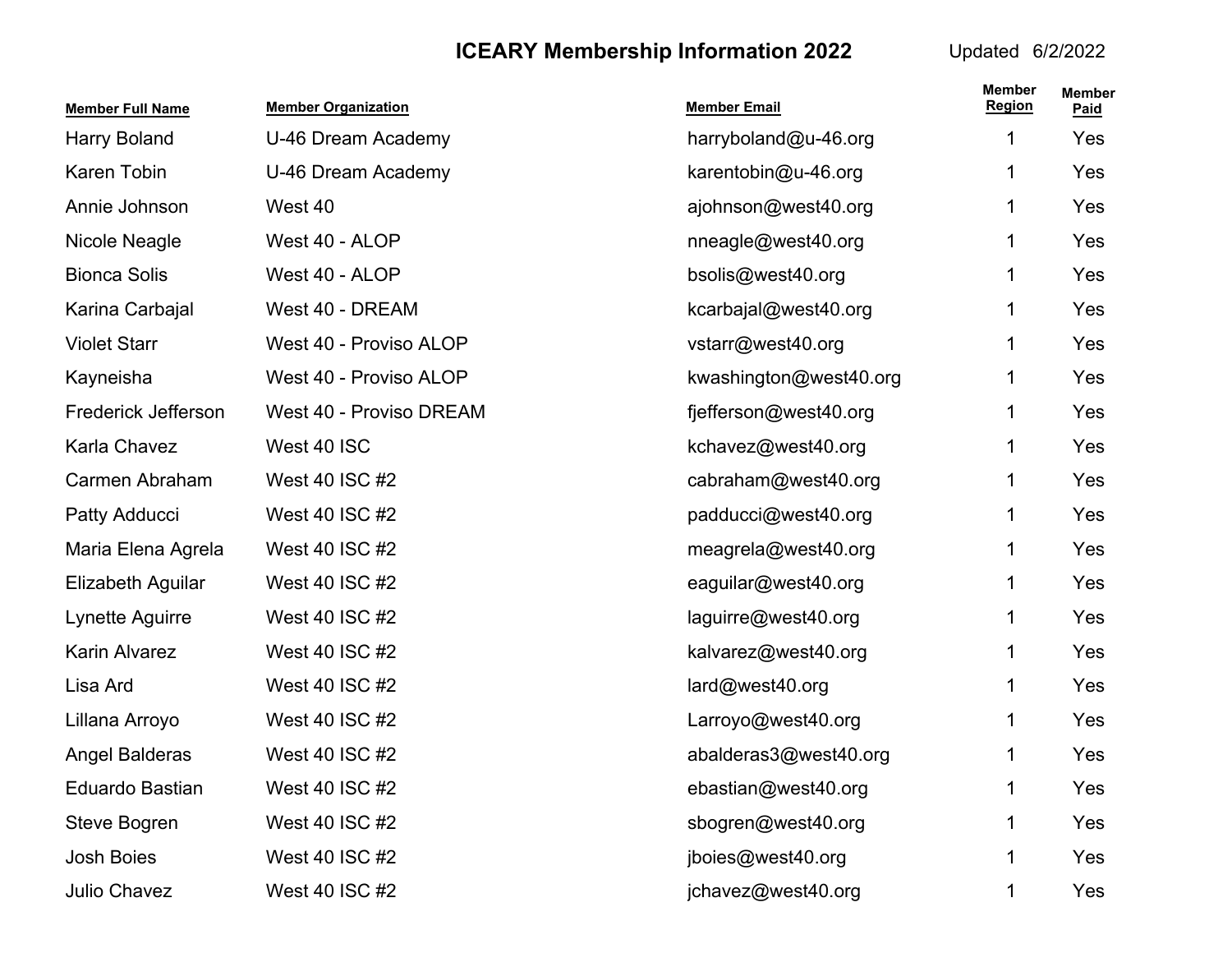| <b>Member Full Name</b> | <b>Member Organization</b> | <b>Member Email</b>     | <b>Member</b><br><b>Region</b> | <b>Member</b><br>Paid |
|-------------------------|----------------------------|-------------------------|--------------------------------|-----------------------|
| Adriana Chavez          | West 40 ISC #2             | achavez@west40.org      | 1                              | Yes                   |
| <b>Brandice Connor</b>  | West 40 ISC #2             | bconnor2011@gmail.com   | 1.                             | Yes                   |
| Maria Creevy            | West 40 ISC #2             | mcreevy@west40.org      | 1.                             | Yes                   |
| Anna Diaz               | West 40 ISC #2             | adiaz@west40.org        | 1.                             | Yes                   |
| Ariana Diaz             | West 40 ISC #2             | arianadiaz@west40.org   |                                | Yes                   |
| Angelique Duncan        | West 40 ISC #2             | aduncan@west40.org      | 1                              | Yes                   |
| Jacqueline Feliciano    | West 40 ISC #2             | jfeliciano@west40.org   | 1                              | Yes                   |
| Amy Ferguson            | West 40 ISC #2             | aferguson@west40.org    | 1                              | Yes                   |
| Ariana Flores           | West 40 ISC #2             | aflores@west40.org      | 1                              | Yes                   |
| Angela Gonzalez         | West 40 ISC #2             | agonzales@west40.org    | 1                              | Yes                   |
| Patricia Graczyk        | West 40 ISC #2             | pgraczyk@west40.org     |                                | Yes                   |
| Sandra Guzman           | West 40 ISC #2             | sguzman@west40.org      | 1                              | Yes                   |
| Laura Guzman Lopez      | West 40 ISC #2             | Lguzmanlopez@west40.org | 1.                             | Yes                   |
| <b>Courtney Harris</b>  | West 40 ISC #2             | charris@west40.org      | 1                              | Yes                   |
| <b>Kari Harris</b>      | West 40 ISC #2             | kharris@west40.org      | 1.                             | Yes                   |
| Samantha Hauser         | West 40 ISC #2             | shauser@west40.org      | 1.                             | Yes                   |
| Joseph Hernandez        | West 40 ISC #2             | jhernandez@west40.org   |                                | Yes                   |
| Dr. Moniet Holloway     | West 40 ISC #2             | mholloway@west40.org    |                                | Yes                   |
| Janice Holman           | West 40 ISC #2             | jholman@west40.org      |                                | Yes                   |
| <b>Melissa Hoskins</b>  | West 40 ISC #2             | mhoskins@west40.org     |                                | Yes                   |
| Joe Innocente           | West 40 ISC #2             | jinnocente@west40.org   |                                | Yes                   |
| Jasmine Jackson         | West 40 ISC #2             | jjackson@west40.org     |                                | Yes                   |
| Jessica Janeteas        | West 40 ISC #2             | jjaneteas@west40.org    |                                | Yes                   |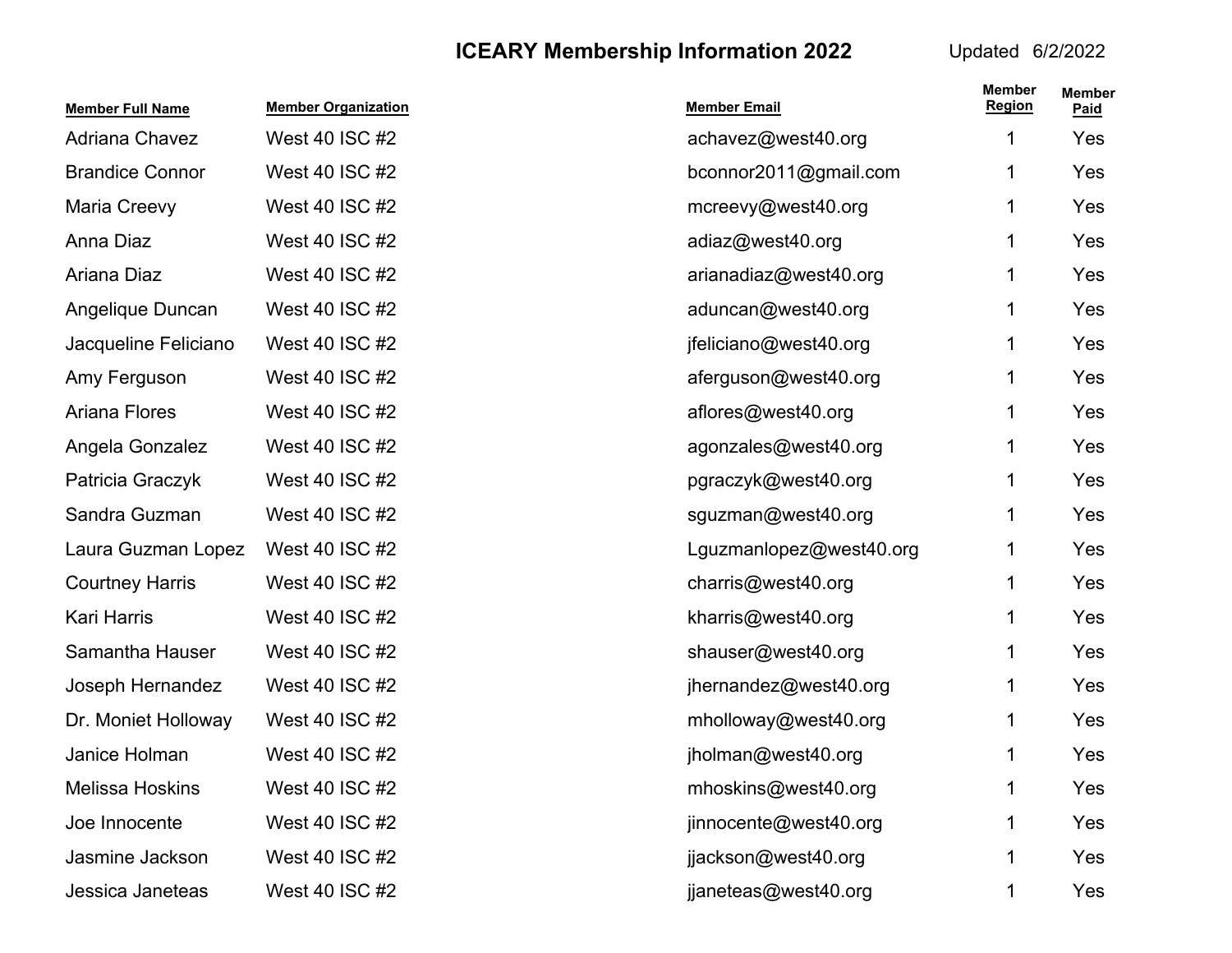| <b>Member Full Name</b> | <b>Member Organization</b> | <b>Member Email</b>     | <b>Member</b><br><b>Region</b> | <b>Member</b><br>Paid |
|-------------------------|----------------------------|-------------------------|--------------------------------|-----------------------|
| Justin Johnson          | West 40 ISC #2             | jjohnson@west40.org     | 1                              | Yes                   |
| Darrylisha Kimbrough    | West 40 ISC #2             | dkimbrough@west40.org   | 1                              | Yes                   |
| Dr. Mark Klaisner       | West 40 ISC #2             | mklaisner@west40.org    | 1.                             | Yes                   |
| Jenna Lehman            | West 40 ISC #2             | jlehman@west40.org      | 1                              | Yes                   |
| Jesica Leon             | West 40 ISC #2             | jleon@west40.org        | 1                              | Yes                   |
| Laura Lindsey           | West 40 ISC #2             | llindsey@west40.org     | 1                              | Yes                   |
| Amber Lofton            | West 40 ISC #2             | alofton@west40.org      | 1                              | Yes                   |
| Jenny Luna              | West 40 ISC #2             | jluna@west40.org        | 1                              | Yes                   |
| Nadia Luna              | West 40 ISC #2             | nluna@west40.org        | 1.                             | Yes                   |
| <b>Holly McCarthy</b>   | West 40 ISC #2             | hmccarthy@west40.org    | 1.                             | Yes                   |
| <b>DeAndre McLaurin</b> | West 40 ISC #2             | dmclaurin@west40.org    | 1                              | Yes                   |
| Monica Medina           | West 40 ISC #2             | monicamedina@west40.org | 1                              | Yes                   |
| Mirtha Medina           | West 40 ISC #2             | mmedina@west40.org      | 1                              | Yes                   |
| Juana Mendoza           | West 40 ISC #2             | jmendoza@west40.org     | 1                              | Yes                   |
| <b>Emily Molsen</b>     | West 40 ISC #2             | emolsen@west40.org      | 1.                             | Yes                   |
| Angela Mooney           | West 40 ISC #2             | AMOONEY@WEST40.ORG      | 1.                             | Yes                   |
| <b>Julie Morris</b>     | West 40 ISC #2             | jmorris@west40.org      | 1                              | Yes                   |
| <b>Ashley Oliver</b>    | West 40 ISC #2             | aoliver@west40.org      | 1                              | Yes                   |
| Nora Owens              | West 40 ISC #2             | nowens@west40.org       | 1                              | Yes                   |
| Nicole Pearson          | West 40 ISC #2             | npearson@west40.org     | 1                              | Yes                   |
| Vanessa Pesina          | West 40 ISC #2             | vpesina@west40.org      | 1                              | Yes                   |
| Antonio Pesina          | West 40 ISC #2             | apesina@west40.org      | 1                              | Yes                   |
| Nicole Pieranunzi       | West 40 ISC #2             | npieranunzi@west40.org  |                                | Yes                   |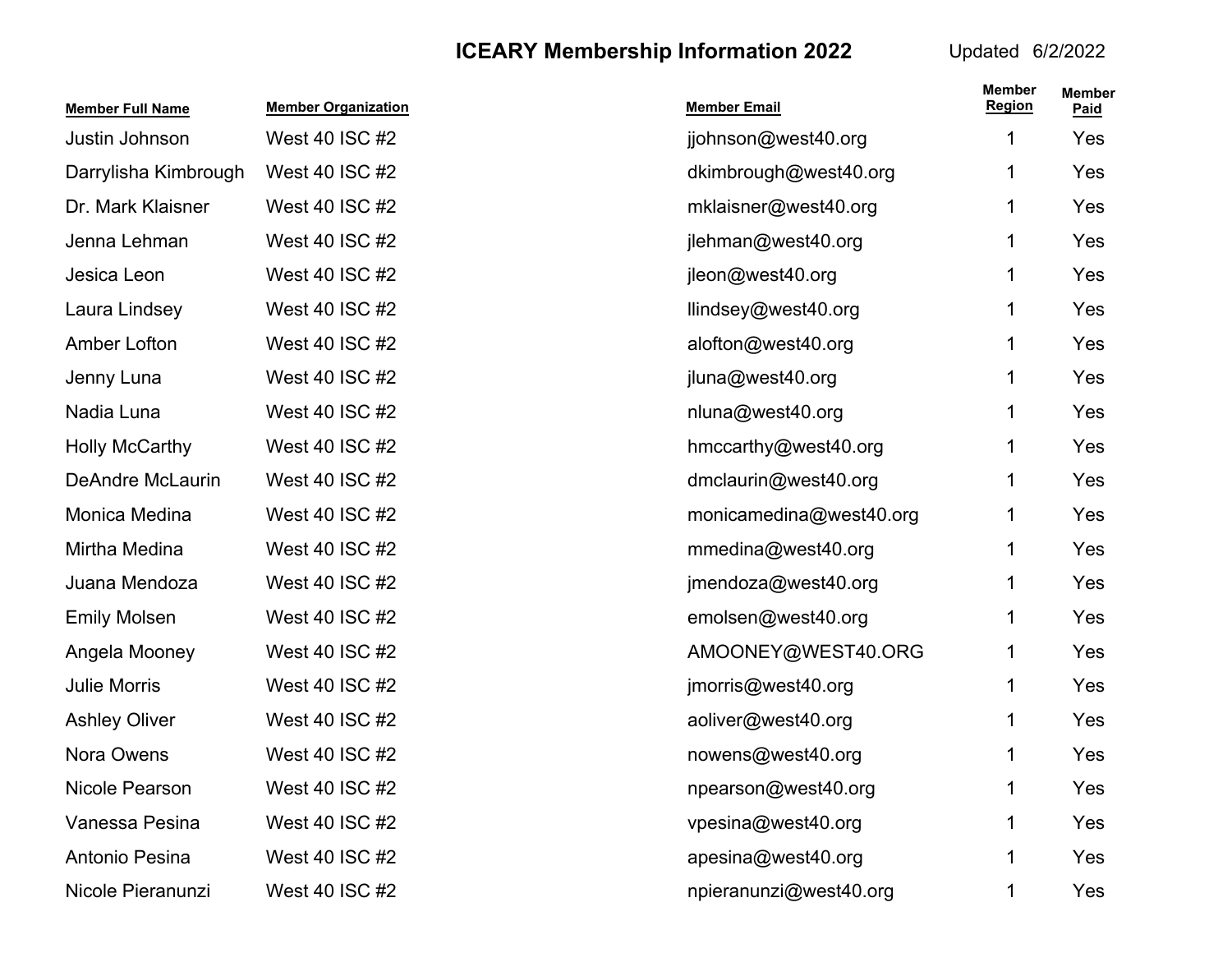| <b>Member Full Name</b>  | <b>Member Organization</b> | <b>Member Email</b>   | <b>Member</b><br><b>Region</b> | <b>Member</b><br>Paid |
|--------------------------|----------------------------|-----------------------|--------------------------------|-----------------------|
| Dr. Michael Popp         | West 40 ISC #2             | mpopp@west40.org      | 1                              | Yes                   |
| <b>Willie Dee Reedus</b> | West 40 ISC #2             | wreedus@west40.org    | 1                              | Yes                   |
| <b>Nakia Reeves</b>      | West 40 ISC #2             | nreeves@west40.org    | 1                              | Yes                   |
| Karina Rodriguez         | West 40 ISC #2             | krodriguez@west40.org | 1                              | Yes                   |
| <b>Crystal Royal</b>     | West 40 ISC #2             | croyal@west40.org     | 1                              | Yes                   |
| <b>Tyrone Sally</b>      | West 40 ISC #2             | tsally@west40.org     | 1                              | Yes                   |
| <b>Kevin Sanchez</b>     | West 40 ISC #2             | ksanchez@west40.org   | 1                              | Yes                   |
| <b>Otis Scarver</b>      | West 40 ISC #2             | oscarver@west40.org   | 1                              | Yes                   |
| <b>Matthew Schultz</b>   | West 40 ISC #2             | mschultz@west40.org   | 1                              | Yes                   |
| Michelle Serrano         | West 40 ISC #2             | mserrano@west40.org   | 1                              | Yes                   |
| <b>Suzane Serrano</b>    | West 40 ISC #2             | sserrano@west40.org   | 1                              | Yes                   |
| Ali Shamasneh            | West 40 ISC #2             | ashamasneh@west40.org | 1                              | Yes                   |
| <b>Claudia Shultes</b>   | West 40 ISC #2             | cshultes@west40.org   | 1                              | Yes                   |
| Gina Sierra              | West 40 ISC #2             | gsierra@west40.org    | 1                              | Yes                   |
| Juan Silva               | West 40 ISC #2             | jsilva@west40.org     | 1                              | Yes                   |
| <b>Andre Smith</b>       | West 40 ISC #2             | asmith@west40.org     | 1                              | Yes                   |
| Dr. Sonya Spaulding      | West 40 ISC #2             | sspaulding@west40.org | 1                              | Yes                   |
| Carrie Szambelan         | West 40 ISC #2             | cszambelan@west40.org | 1                              | Yes                   |
| Jayme Tighe              | West 40 ISC #2             | jtighe@west40.org     | 1                              | Yes                   |
| Ana Tover                | West 40 ISC #2             | atovar@west40.org     | 1                              | Yes                   |
| Jaz'Mine Turner          | West 40 ISC #2             | jturner@west40.org    | 1                              | Yes                   |
| Christi Tyler            | West 40 ISC #2             | CTYLER@WEST40.ORG     | 1                              | Yes                   |
| Jermaine Walker          | West 40 ISC #2             | Jwalker@west40.org    | 1                              | Yes                   |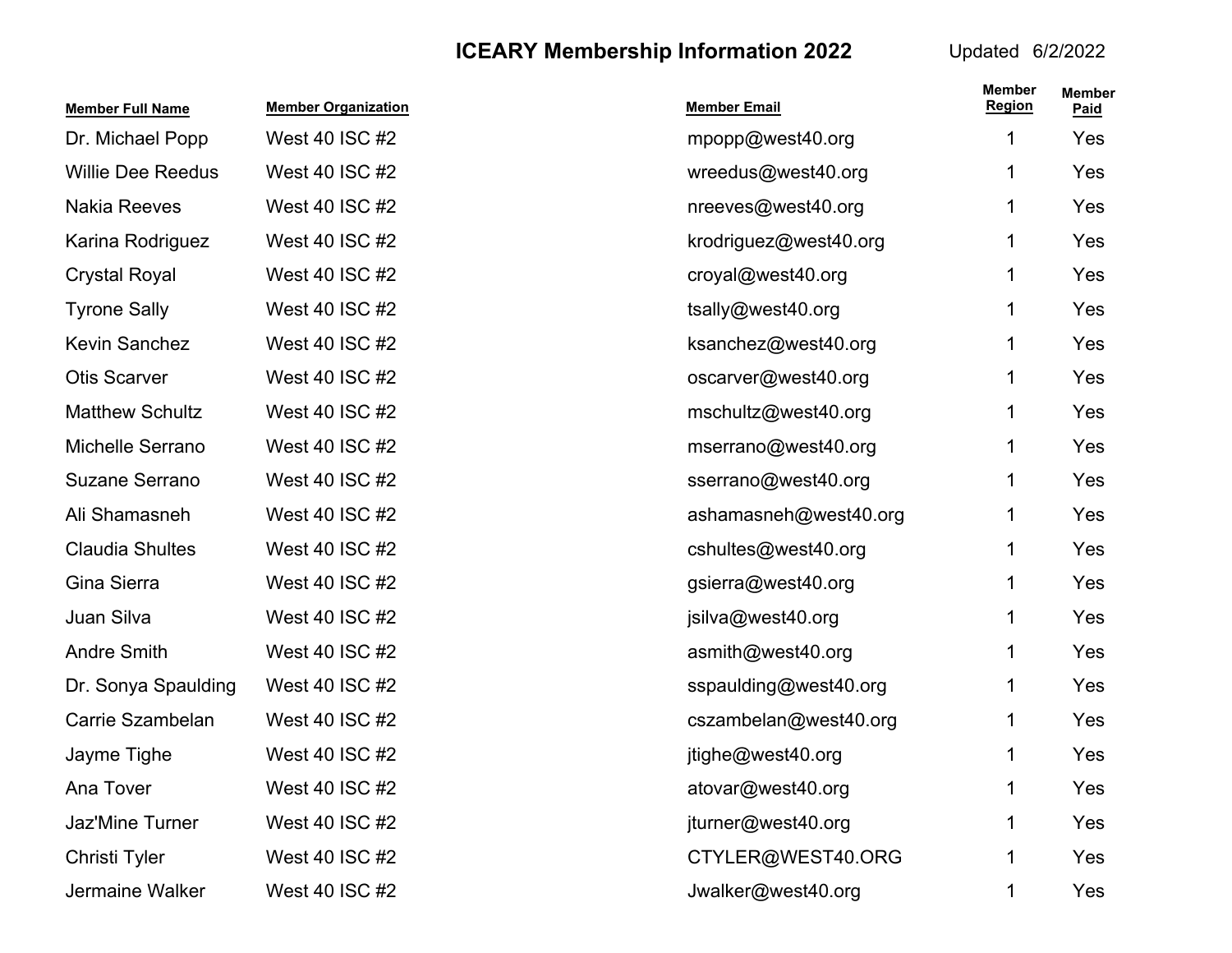| <b>Member Full Name</b>              | <b>Member Organization</b>     | <b>Member Email</b>      | <b>Member</b><br><b>Region</b> | <b>Member</b><br>Paid |
|--------------------------------------|--------------------------------|--------------------------|--------------------------------|-----------------------|
| <b>Glenn Wilcox</b>                  | West 40 ISC #2                 | gwilcox@west40.org       | 1                              | Yes                   |
| Maritza Yepez                        | West 40 ISC #2                 | myepez@west40.org        | 1                              | Yes                   |
| Alfredo Zamaniego                    | West 40 ISC #2                 | azamaniego@west40.org    | 1                              | Yes                   |
| <b>Francisca Pike</b>                | West 40 ISC #2                 | fpike@west40.org         | 1                              | Yes                   |
| Entesar Ebrahimi                     | West 40 ISC #2                 | eebrahimi@west40.org     | 1                              | Yes                   |
| Joe Gage                             | West 40 ISC #2                 | jgage@west40.org         | 1                              | Yes                   |
| Jorge Ortega                         | West 40 ISC #2                 | jortega@west40.org       | 1                              | Yes                   |
| Christopher Schroeder West 40 ISC #2 |                                | cschroeder@west40.org    | 1                              | Yes                   |
| Alexandra Pazaran                    | West 40 ISC #2 HOPE            | apazaran@west40.org      | 1                              | Yes                   |
| Vicki Dimitrakakos                   | West 40 ISC #2 - Dream         | vdimitrakakos@west40.org | 1.                             | Yes                   |
| Sionda Brown                         | West 40 ISC #2 - HOPE          | Siondabrown@west40.org   | 1                              | Yes                   |
| <b>Brucal Green</b>                  | West 40 ISC #2 - HOPE          | bgreen@west40.org        | 1                              | Yes                   |
| Ayana Owens                          | West 40 ISC #2 - HOPE          | aowens@west40.org        | 1                              | Yes                   |
| <b>Stephanie Pickett</b>             | West 40 ISC #2 - Hope          | spickett@west40.org      | 1                              | Yes                   |
| Martha Ramirez                       | West 40 ISC #2 - Hope          | mramirez@west40.org      | 1                              | Yes                   |
| Pedro Peralta                        | West 40 ISC #2 - PEACE         | pperalta@west40.org      | 1                              | Yes                   |
| <b>Angell Campbell</b>               | West 40 ISC #2 - Peace Academy | acampbell@west40.org     | 1                              | Yes                   |
| Lytaka Allen                         | West 40 ISC #2 - RSSP          | lallen@west40.org        | 1                              | Yes                   |
| Nate Abad                            | West 40 ISC #2 - TAPESTRY      | nabad@west40.org         |                                | Yes                   |
| <b>Suzy Dees</b>                     | West 40 ISC #2 ALOP            | sdees@west40.org         | 1                              | Yes                   |
| Shannon Bidlo                        | West 40 ISC #2 Seniors Plus    | sbidlo@west40.org        | 1                              | Yes                   |
| Jennifer Aboytes                     | West 40 ISC #2 TAPESTRY        | jaboytes@west40.org      |                                | Yes                   |
| <b>Emily Adams</b>                   | West 40 ISC #2 TAPESTRY        | eadams@west40.org        |                                | Yes                   |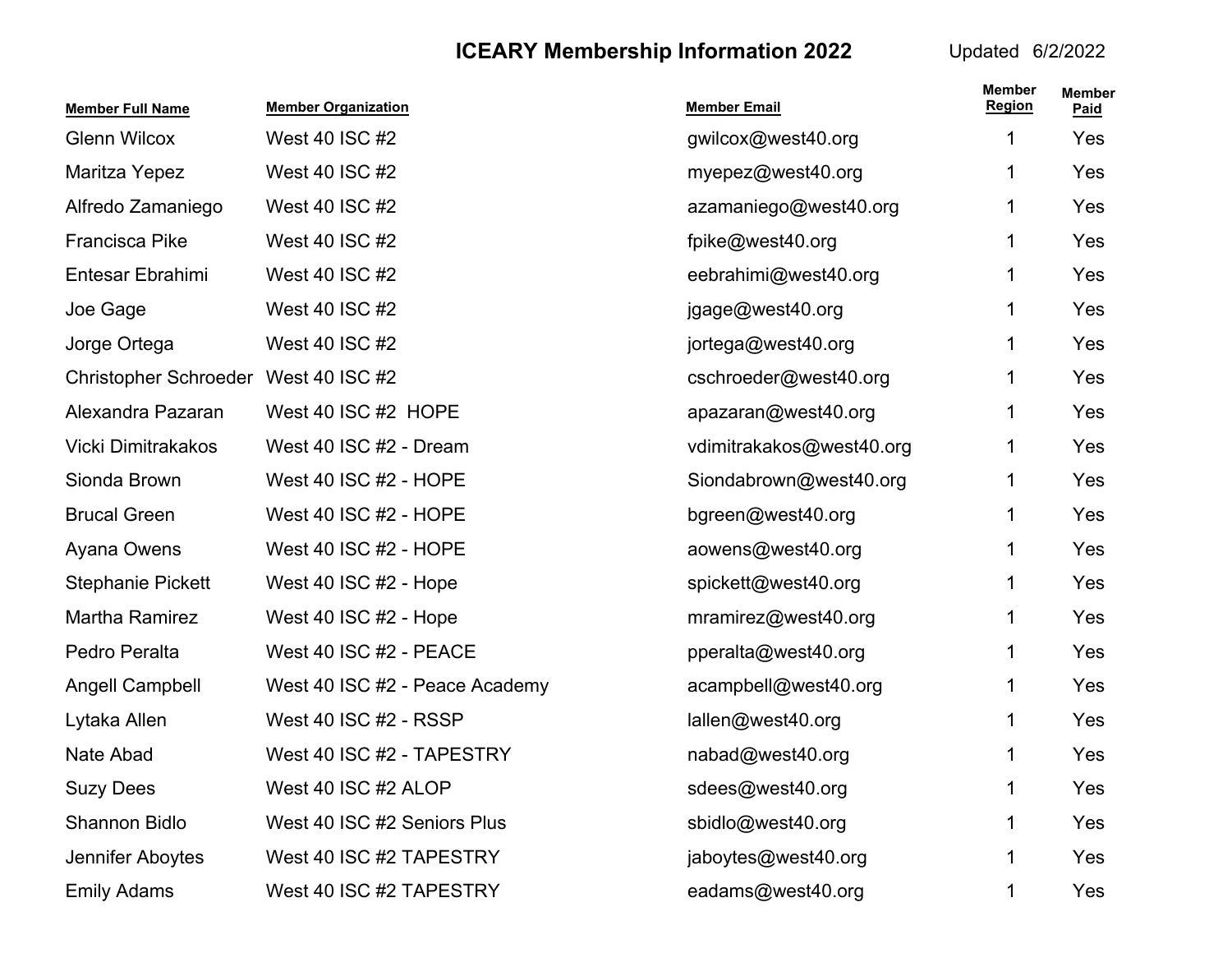| <b>Member Full Name</b> | <b>Member Organization</b>               | <b>Member Email</b>   | <b>Member</b><br><b>Region</b> | <b>Member</b><br>Paid |
|-------------------------|------------------------------------------|-----------------------|--------------------------------|-----------------------|
| <b>Matthew Coe</b>      | West 40 ISC #2 Tapestry                  | mcoe@west40.org       | 1                              | Yes                   |
| <b>Carlos Guillen</b>   | West 40 ISC #2 TAPESTRY                  | cguillen@west40.org   | 1                              | Yes                   |
| Veronica Gutierrez      | West 40 ISC #2 Tapestry                  | vgutierrez@west40.org | 1                              | Yes                   |
| Benjamen Lewis          | West 40 ISC #2 Tapestry                  | blewis@west40.org     | 1                              | Yes                   |
| Alexander Lopez         | West 40 ISC #2 TAPESTRY                  | alopez@west40.org     | 1                              | Yes                   |
| Joan Miguel Lopez-      | West 40 ISC #2 Tapestry                  | jlopez@west40.org     | 1                              | Yes                   |
| <b>Tammy Marrero</b>    | West 40 ISC #2 Tapestry                  | tmarrero@west40.org   | 1                              | Yes                   |
| Katarzyna Mazur         | West 40 ISC #2 TAPESTRY                  | kmazur@west40.org     | 1                              | Yes                   |
| <b>Yesenia Olivas</b>   | West 40 ISC #2 TAPESTRY                  | yolivas@west40.org    | 1                              | Yes                   |
| <b>Lizet Ramirez</b>    | West 40 ISC #2 Tapestry                  | Iramirez@west40.org   | 1                              | Yes                   |
| <b>Candice Reynolds</b> | West 40 ISC #2 TAPESTRY                  | creynolds@west40.org  | 1                              | Yes                   |
| <b>Sharon Balderas</b>  | <b>West 40 ISC 2</b>                     | sbalderas@west40.org  | 1                              | Yes                   |
| Jose Diaz               | <b>West 40 Proviso Area DREAM</b>        | jdiaz@west40.org      | 1                              | Yes                   |
| <b>Tamonica ONeal</b>   | <b>West 40 Proviso Area DREAM</b>        | toneal@west40.org     | 1                              | Yes                   |
| <b>Justin Phipps</b>    | West 40 Proviso Area DREAM               | jphipps@west40.org    | 1                              | Yes                   |
| Safa Muhammad           | <b>West 40 Proviso Area Seniors Plus</b> | smuhammad@west40.org  | 1                              | Yes                   |
| Lizette Chavez          | West 40 RSSP                             | lchavez@west40.org    | 1                              | Yes                   |
| David Corral            | West 40 RSSP                             | dcorral@west40.org    | 1                              | Yes                   |
| <b>Timothy Crawford</b> | West 40 RSSP                             | tcrawford@west40.org  | 1                              | Yes                   |
| <b>Frank Giosa</b>      | West 40 RSSP                             | fgiosa@west40.org     | 1                              | Yes                   |
| <b>Vincent Harper</b>   | West 40 RSSP                             | vharper@west40.org    | 1                              | Yes                   |
| Angela Horton           | West 40 RSSP                             | ahorton@west40.org    | 1                              | Yes                   |
| Deacon Johnson          | West 40 RSSP                             | djohnson@west40.org   | 1                              | Yes                   |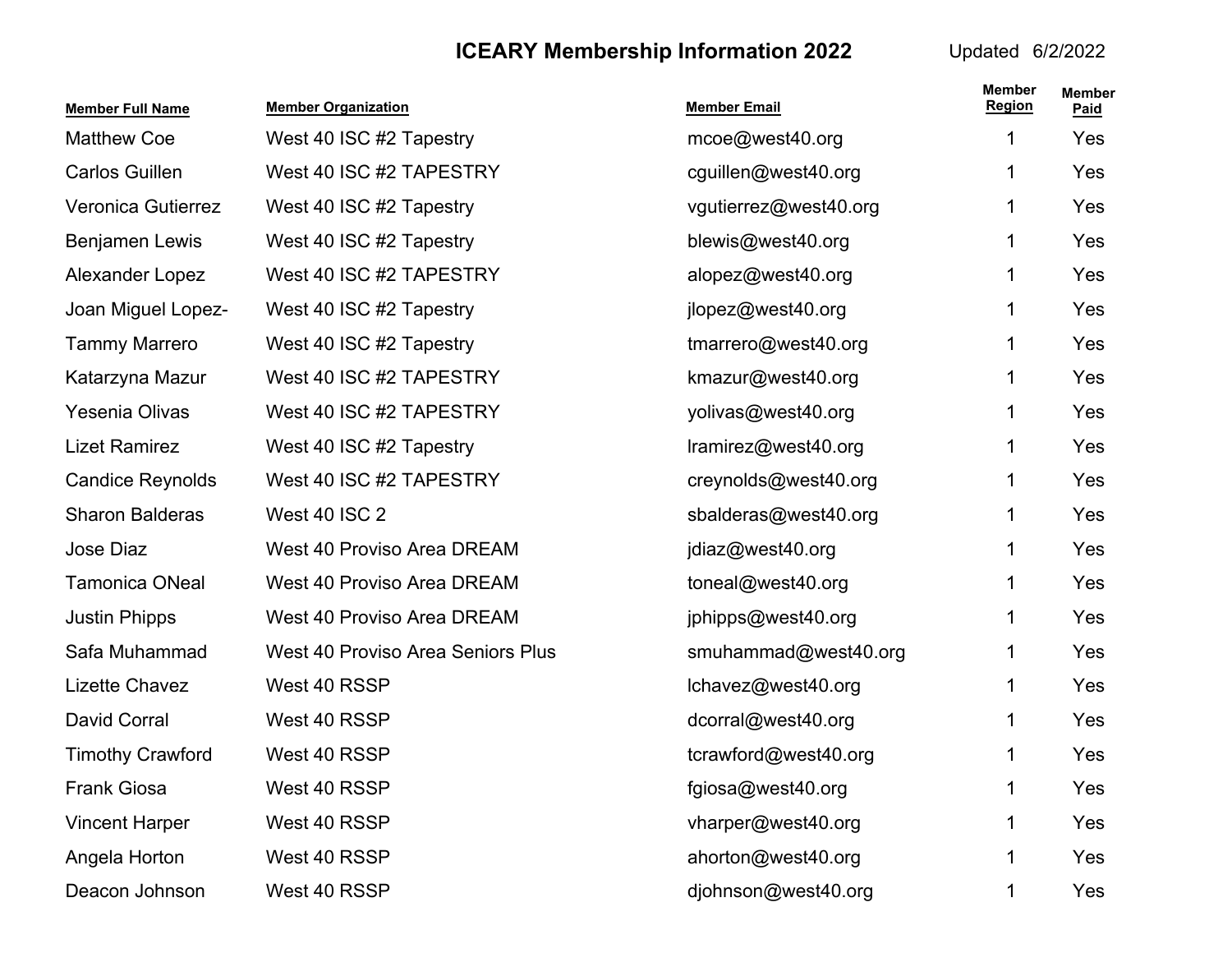| <b>Member Full Name</b> | <b>Member Organization</b>                    | <b>Member Email</b>    | <b>Member</b><br><b>Region</b> | <b>Member</b><br>Paid |
|-------------------------|-----------------------------------------------|------------------------|--------------------------------|-----------------------|
| Nancy Mohlman           | West 40 RSSP                                  | nmohlman@west40.org    | 1                              | Yes                   |
| Kristen Parsell Findley | West 40 RSSP                                  | kparsell@west40.org    | 1                              | Yes                   |
| <b>Tammy Raffen</b>     | West 40 RSSP                                  | traffen@west40.org     | 1                              | Yes                   |
| John Swanson            | West 40 RSSP                                  | jswanson@west40.org    | 1.                             | Yes                   |
| Karen Tiemann           | West 40 RSSP                                  | ktiemann@west40.org    | 1                              | Yes                   |
| Angelina Tighil         | West 40 RSSP                                  | atighil@west40.org     | 1                              | Yes                   |
| Pam Vujovich            | West 40 RSSP                                  | pvujovich@west40.org   | 1                              | Yes                   |
| <b>Benita Klasen</b>    | West 40 RSSP                                  | bklasen@west40.com     | 1                              | Yes                   |
| <b>Francine Pike</b>    | West 40 RSSP                                  | fpike@west40.com       | 1                              | Yes                   |
| Jamie Connelly          | West 40 RSSP Middle School                    | jconnelly@west40.org   | 1                              | Yes                   |
| <b>Timothy Stafford</b> | West 40 RSSP Middle School                    | tstafford@west40.org   | 1                              | Yes                   |
| <b>Renee Makris</b>     | <b>West 40 TAPESTRY</b>                       | rmakris@west40.org     | 1                              | Yes                   |
| <b>Beth Seeley</b>      | <b>West 40 TAPESTRY</b>                       | bseeley@west40.org     | 1                              | Yes                   |
| Savanna Thomas          | <b>West 40 TAPESTRY</b>                       | sthomas@west40.org     | 1                              | Yes                   |
| Nancy Debre             | West 40 Truancy                               | ndebre@west40.org      | 1                              | Yes                   |
| Dionne Kirksey          | <b>YCCS Progressive Leadership Academy HS</b> | dkirksey@pla-yccs.org  | 1                              | Yes                   |
| Scott Bloomquist        | Boone Winnebago ROE #4                        | sbloomquist@roe4.org   | 2                              | Yes                   |
| <b>Allison Pierson</b>  | Boone Winnebago ROE #4                        | apierson@roe4.org      | $\overline{2}$                 | Yes                   |
| Kelly Eckman            | Durand School District #322                   | kbark@cust322.org      | 2                              | Yes                   |
| <b>Julie Lieving</b>    | Kishwaukee College                            | jlieving@kish.edu      | $\overline{2}$                 | Yes                   |
| Tom Crouch              | Kishwaukee Education Consortium               | tcrouch@kecprograms.us | 2                              | Yes                   |
| <b>Matt Pierce</b>      | Kishwaukee Education Consortium               | mpierce@kecprograms.us | 2                              | Yes                   |
| Jennifer Ferguson       | LaSalle-Marshall-Putnam Regional Safe School  | jferguson@roe35.org    | 2                              | Yes                   |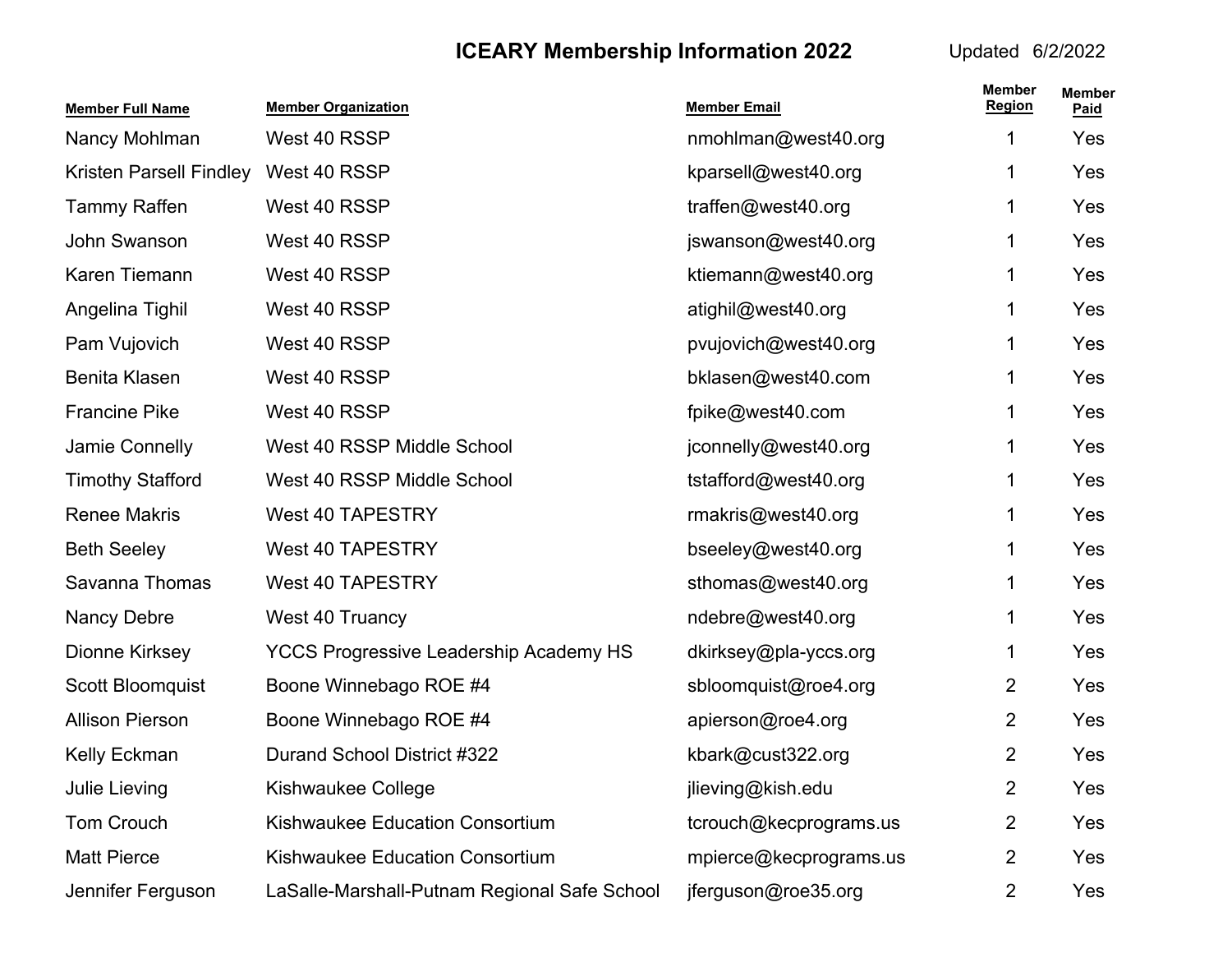| <b>Member Full Name</b>     | <b>Member Organization</b>                      | <b>Member Email</b>               | <b>Member</b><br><b>Region</b> | <b>Member</b><br>Paid |
|-----------------------------|-------------------------------------------------|-----------------------------------|--------------------------------|-----------------------|
| <b>Tara DeBlaey</b>         | Moline High School ASPIRE Program               | tdeblaey@molineschools.org        | 2                              | Yes                   |
| Kim McGath                  | <b>Regional Alternative Program</b>             | kmcgath@roe8.com                  | 2                              | Yes                   |
| <b>Mary Bawinkel</b>        | Regional Attendance Cooperative                 | mbawinkel@roe4.org                | $\overline{2}$                 | Yes                   |
| <b>Mark Morris</b>          | <b>Regional Center for Change</b>               | mmorris@roe47.org                 | 2                              | Yes                   |
| <b>Tiffany Downey</b>       | Regional Center for Change ROE #47              | tdowney@roe47.org                 | 2                              | Yes                   |
| Jenna Jones                 | Regional Center for Change ROE #47              | jjones@roe47.org                  | $\overline{2}$                 | Yes                   |
| Josh Knuth                  | Regional Center for Change ROE #47              | jknuth@roe47.org                  | 2                              | Yes                   |
| Josh Knuth                  | Regional Center for Change ROE #47              | jknuth@roe47.org                  | 2                              | Yes                   |
| Samantha Lower              | Regional Center for Change ROE #47              | slower@roe47.org                  | $\overline{2}$                 | Yes                   |
| Ali Messina                 | Regional Center for Change ROE #47              | amessina@roe47.org                | 2                              | Yes                   |
| <b>Shandy Moore-Adams</b>   | Regional Center for Change ROE #47              | sadams@roe47.org                  | 2                              | Yes                   |
| Susan Over                  | Regional Center for Change ROE #47              | sover@roe47.org                   | $\overline{2}$                 | Yes                   |
| <b>Justine Root</b>         | Regional Center for Change ROE #47              | jroot@roe47.org                   | 2                              | Yes                   |
| Seth Sanderson              | Regional Center for Change ROE #47              | ssanderson@roe47.org              | 2                              | Yes                   |
| <b>Bret Tegeler</b>         | Regional Center for Change ROE #47              | btegeler@roe47.org                | $\overline{2}$                 | Yes                   |
| <b>Christopher Tennyson</b> | Regional Center for Change ROE #47              | ctennyson@roe47.org               | 2                              | Yes                   |
| Angela Tennyson             | Regional Center for Change ROE #47              | atennyson@roe47.org               | 2                              | Yes                   |
| Kathy Marshall              | Regional Safe School Program                    | kmarshall@bhsroe.org              | $\overline{2}$                 | Yes                   |
| Jeff Olson                  | Regional Safe School TAOEP                      | olson1432@gmail.com               | $\overline{2}$                 | Yes                   |
| <b>Tammy Muerhoff</b>       | Rock Island County Regional Office of Education | tammy.muerhoff@riroe.com          | $\overline{2}$                 | Yes                   |
| Natalie Doyle               | Rock Island County Regional Office of Education | natalie.doyle@riroe.com           | $\overline{2}$                 | Yes                   |
| Scott Sensabaugh            | Rock Island County ROE #49                      | scott.sensabaugh@riroe.com        | $\overline{2}$                 | Yes                   |
| Jennifer Mayares-           | Rock Island ROE #49                             | jennifer.mayares-soberanis@riroe. | 2                              | Yes                   |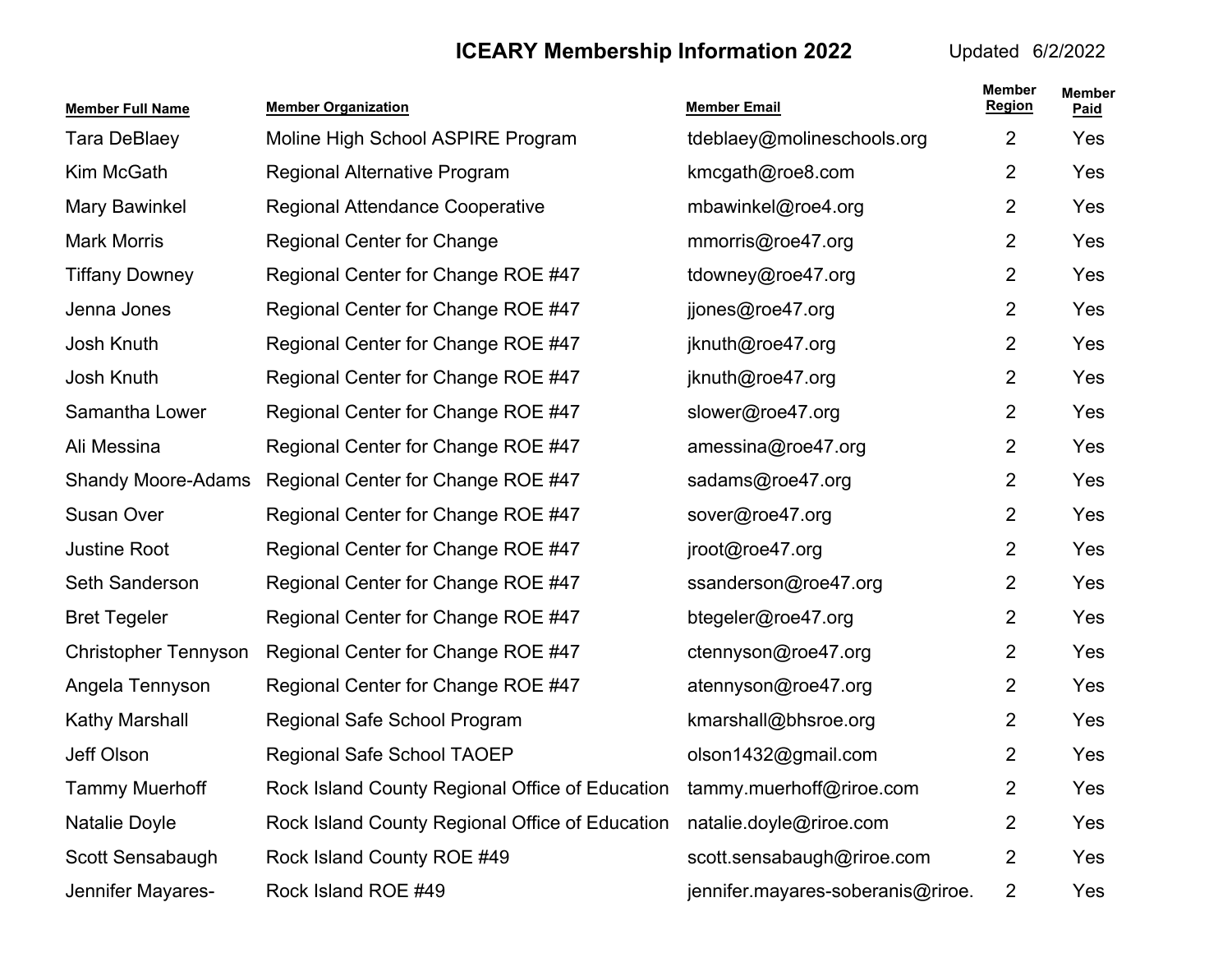| <b>Member Full Name</b>   | <b>Member Organization</b>                      | <b>Member Email</b>         | <b>Member</b><br><b>Region</b> | <b>Member</b><br>Paid |
|---------------------------|-------------------------------------------------|-----------------------------|--------------------------------|-----------------------|
| <b>Terry Camplain</b>     | <b>Rock River Challenge</b>                     | tcamplain@ocecil.org        | $\overline{2}$                 | Yes                   |
| <b>Denise Hooks</b>       | ROE #4 Summit Academy                           | dhooks@roe4.org             | 2                              | Yes                   |
| Kevin Anderson            | ROE #4 Truancy Intervention                     | kanderson@roe4.org          | 2                              | Yes                   |
| Lorinda Green             | ROE #4 Truancy Intervention                     | lgreen@roe4.org             | $\overline{2}$                 | Yes                   |
| Meghan Hawkinson          | ROE #4 Truancy Intervention                     | mhawkinson@roe4.org         | $\overline{2}$                 | Yes                   |
| Jennifer Jordan           | ROE #4 Truancy Intervention                     | jjordan@roe4.org            | $\overline{2}$                 | Yes                   |
| Valerie Pobjecky          | ROE #4 Truancy Intervention                     | vpobjecky@roe4.org          | 2                              | Yes                   |
| Amanda Sweet              | ROE #4 Truancy Intervention                     | asweet@roe4.org             | $\overline{2}$                 | Yes                   |
| Jordynn Warren            | ROE #4 Truancy Intervention                     | jwarren@roe4.org            | $\overline{2}$                 | Yes                   |
|                           | Alexandra Zimmerman ROE #4 Truancy Intervention | azimmerman@roe4.org         | $\overline{2}$                 | Yes                   |
| Stephanie Youngmark       | <b>ROE #47</b>                                  | syoungmark@roe47.org        | 2                              | Yes                   |
| <b>Steve Boll</b>         | ROE #47 Truants Alternative Program             | sboll@roe47.org             | $\overline{2}$                 | Yes                   |
| Jessica Faivre            | ROE #47 Truants Alternative Program             | jfaivre@roe47.org           | $\overline{2}$                 | Yes                   |
| <b>Rhiannon Seible</b>    | ROE #47 Truants Alternative Program             | rseible@roe47.org           | $\overline{2}$                 | Yes                   |
| Deoinna Williams          | ROE #48 - Project Target/TAOEP                  | dwilliams@peoriacounty.org  | 2                              | Yes                   |
| <b>Veronica Daugherty</b> | ROE 48-Project Target/TAOEP                     | vdaugherty@peoriacounty.org | $\overline{2}$                 | Yes                   |
| <b>Trudy Schaffner</b>    | <b>ROE 48-School Support Services</b>           | tschaffner@peoriaroe.org    | $\overline{2}$                 | Yes                   |
| Diana Womack              | <b>ROE 51 Truancy Program</b>                   | dwomack@roe51.org           | $\overline{2}$                 | Yes                   |
| <b>Brandy Howard</b>      | <b>ROE Truants Alternative Program</b>          | bhoward@roe8.com            | $\overline{2}$                 | Yes                   |
| <b>Cathy Little</b>       | <b>ROE Truants Alternative Program</b>          | clittle@roe8.com            | 2                              | Yes                   |
| <b>Darron Sims</b>        | <b>ROE Truants Alternative Program</b>          | bhoward@roe8.com            | 2                              | Yes                   |
| <b>Brandon Rogers</b>     | Summit Academy                                  | brogers@roe4.org            | 2                              | Yes                   |
| Nicole Oberg              | <b>Truants' Alternative Program</b>             | noberg@roe47.org            | $\overline{2}$                 | Yes                   |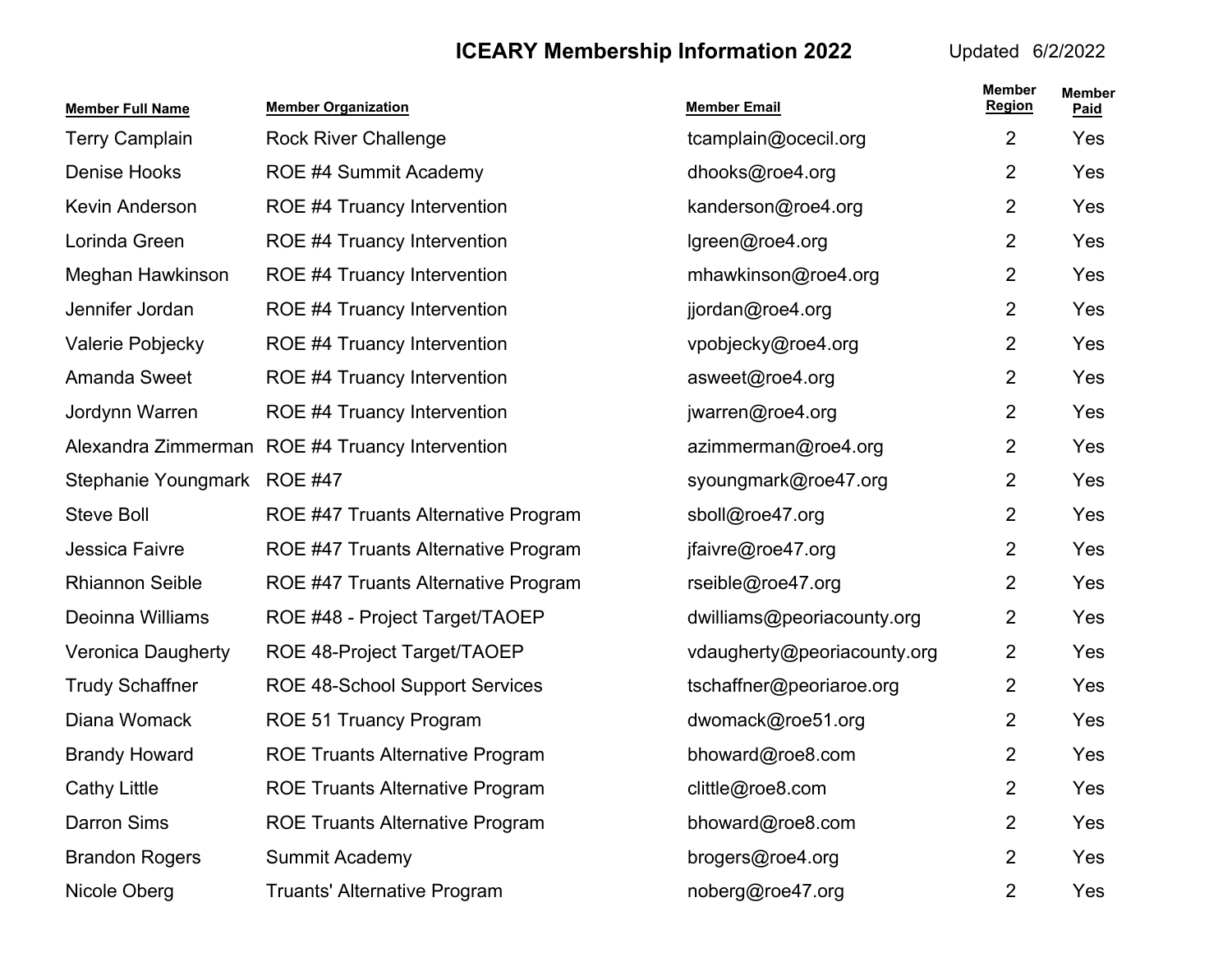| <b>Member Full Name</b>     | <b>Member Organization</b>                          | <b>Member Email</b>  | <b>Member</b><br><b>Region</b> | <b>Member</b><br>Paid |
|-----------------------------|-----------------------------------------------------|----------------------|--------------------------------|-----------------------|
| <b>Harold Sweeney</b>       | <b>Winnebago County CASA</b>                        | hsweeney@roe4.org    | $\overline{2}$                 | Yes                   |
| Lori Miles                  | ABC Academy - Adams County Regional Safe            | mileslo@qps.org      | 3                              | Yes                   |
| <b>Marcey Wells</b>         | ABC Academy - Adams County Regional Safe            | wellsma@qps.org      | 3                              | Yes                   |
| Jennifer Markello           | <b>Canton McCall ROYALS RSSP</b>                    | jmarkello@roe26.net  | 3                              | Yes                   |
| Katrina Kindle              | Champaign Unit 4 School District                    | kindleka@u4sd.org    | $\mathfrak{S}$                 | Yes                   |
| Lori Thompson               | Champaign Unit 4 School District                    | thompson@u4sd.org    | 3                              | Yes                   |
| Katina Wilcher              | Champaign Unit 4 School District                    | wilcheka@u4sd.org    | 3                              | Yes                   |
| <b>Emily Wetherell</b>      | <b>Homeless</b>                                     | ewetherell@roe51.org | 3                              | Yes                   |
| <b>Anitra Nance</b>         | Homeless Program - Champaign Unit 4                 | nancean@u4sd.org     | 3                              | Yes                   |
| <b>Chad Haffer</b>          | Lafayette Academy                                   | chaffer@roe1.net     | 3                              | Yes                   |
| <b>Christopher Marshall</b> | Lafayette Academy                                   | cmarshall@roe1.net   | 3                              | Yes                   |
| Nicholas Nitti              | Lafayette Academy                                   | nnitti@roe1.net      | 3                              | Yes                   |
| Mike Snowden                | McKinney-Vento Homeless ROE 26                      | msnowden@roe26.net   | 3                              | Yes                   |
| Jenica Ball                 | <b>RAES</b>                                         | jball@roe33.net      | 3                              | Yes                   |
| Deanna Ferrigan             | <b>RAES</b>                                         | dferrigan@roe33.net  | 3                              | Yes                   |
| Mitchell McVey              | <b>RAES</b>                                         | mmcvey@roe33.net     | 3                              | Yes                   |
| Michelle Shepler            | <b>RAES</b>                                         | mshepler@roe33.net   | 3                              | Yes                   |
| <b>Alexis Staples</b>       | <b>RAES</b>                                         | astaples@roe33.net   | 3                              | Yes                   |
| <b>Josh Corbin</b>          | <b>RAES East</b>                                    | jcorbin@roe33.net    | 3                              | Yes                   |
| <b>Brandon Butler</b>       | RAES East ROE 33                                    | bbutler@roe33.net    | 3                              | Yes                   |
| <b>Brittany Lumberry</b>    | <b>RAES Regional Alternative Education Services</b> | blumberry@roe33.net  | 3                              | Yes                   |
| Stephanie Johnson           | <b>RAES West</b>                                    | sjohnson@roe33.net   | 3                              | Yes                   |
| <b>Haley Bowman</b>         | RAES West ROE 33                                    | hbowman@roe33.net    | 3                              | Yes                   |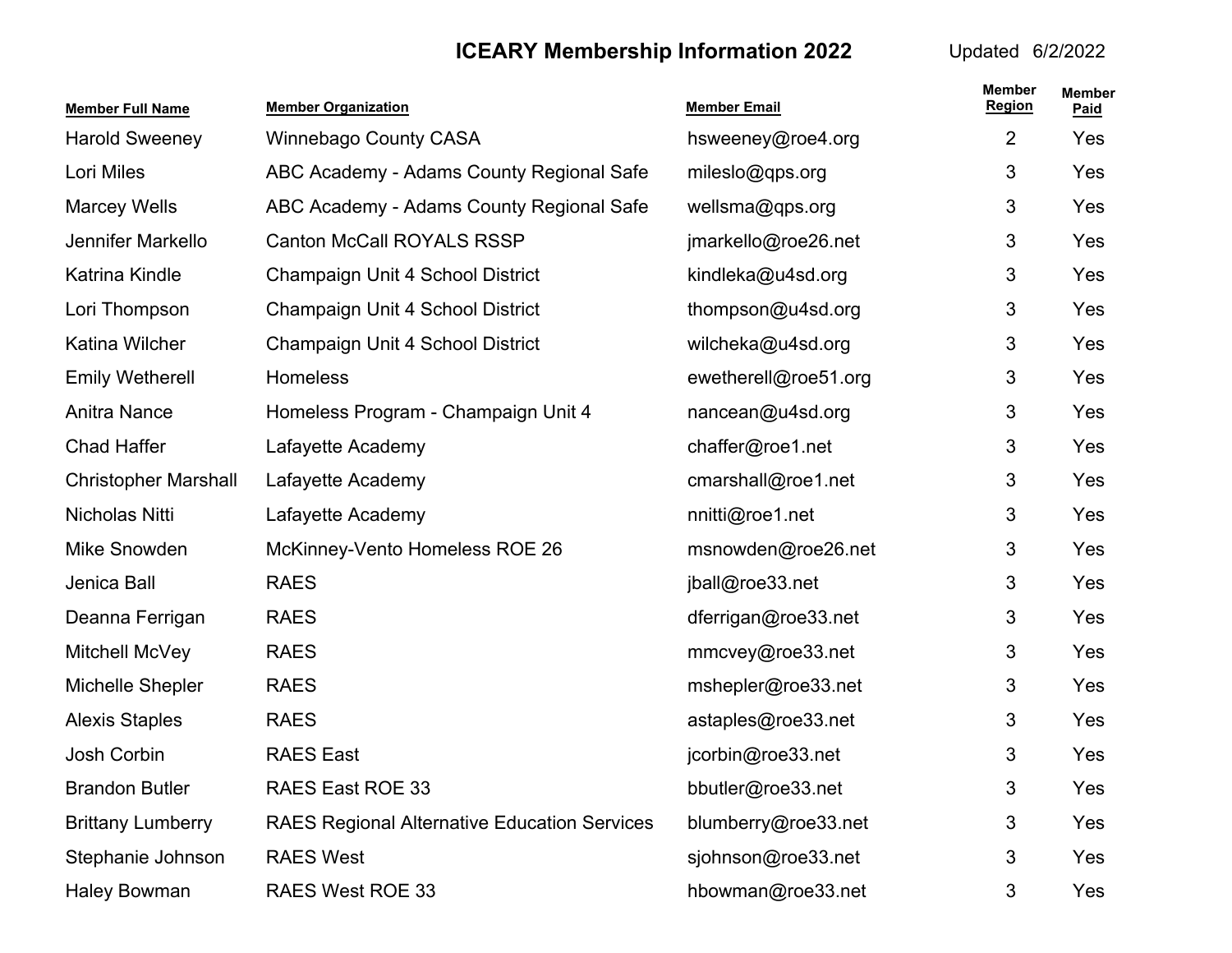| <b>Member Full Name</b> | <b>Member Organization</b>                         | <b>Member Email</b>      | <b>Member</b><br><b>Region</b> | <b>Member</b><br>Paid |
|-------------------------|----------------------------------------------------|--------------------------|--------------------------------|-----------------------|
| Mark Zhorne             | <b>RAES West ROE 33</b>                            | mzhorne@roe33.net        | 3                              | Yes                   |
| Joe McQueen             | <b>Regional Alternative Education Services ROE</b> | jmcqueen@roe33.net       | 3                              | Yes                   |
| Laura Benhoff           | Regional Office of Education #3                    | lbenhoff@roe3.org        | 3                              | Yes                   |
| Melinda Whiteman        | <b>RES West Roe 33</b>                             | mwhiteman@roe33.net      | 3                              | Yes                   |
| Joni Deems              | <b>ROE #26</b>                                     | jdeems@roe26.net         | 3                              | Yes                   |
| Kim Featherlin          | ROE #26 Hancock/McDonough                          | kfeather@roe26.net       | 3                              | Yes                   |
| Janine Harkness         | <b>ROE #33</b>                                     | jharkness@roe33.net      | 3                              | Yes                   |
| <b>Bailey Cooper</b>    | ROE 1                                              | bcooper@roe1.net         | 3                              | Yes                   |
| Amanda Isringhausen     | ROE 1                                              | aisringhausen@roe1.net   | 3                              | Yes                   |
| Doug VanderMaiden       | ROE <sub>1</sub>                                   | dvandermaiden@roe1.net   | 3                              | Yes                   |
| <b>Tina Rose</b>        | <b>ROE 17 Juvenile Detention Center</b>            | roset@roe17.org          | 3                              | Yes                   |
| <b>Kimberly Maddox</b>  | ROE 17 Truancy / Homeless Outreach                 | maddoxk@roe17.org        | 3                              | Yes                   |
| Alyssa Franqui          | ROE 33 - Truancy                                   | afranqui@roe33.net       | 3                              | Yes                   |
| Javin Carter            | ROE 33 RAES                                        | jcarter@roe33.net        | 3                              | Yes                   |
| <b>Tammy Small</b>      | ROE 51 Truancy/Homeless Liason                     | tsmall@roe51.org         | 3                              | Yes                   |
| Lanishia Briscoe        | ROE 51-Project Impact                              | lbriscoe@sps186.org      | 3                              | Yes                   |
| Alaxandria Floyd        | ROE 51-Project Impact                              | afloyd@sps186.org        | 3                              | Yes                   |
| Merilyn Herbert         | ROE 51-Project Impact                              | mherbert@sps186.org      | 3                              | Yes                   |
| <b>Tiffany Lott</b>     | ROE 51-Project Impact                              | tlott@sps186.org         | 3                              | Yes                   |
| <b>Kim Senor</b>        | ROE 51-Project Impact                              | ksenor@sps186.org        | 3                              | Yes                   |
| Jashay Fisher-Fowler    | ROE 51-Project Impact                              | jfisherfowler@sps186.org | 3                              | Yes                   |
| <b>Chantell Mills</b>   | ROE 51-Project Impact                              | cmills2@sps186.org       | 3                              | Yes                   |
| Felicia Stapleton       | ROE 51-TAOEP/Project Impact                        | fstapleton@sps186.org    | 3                              | Yes                   |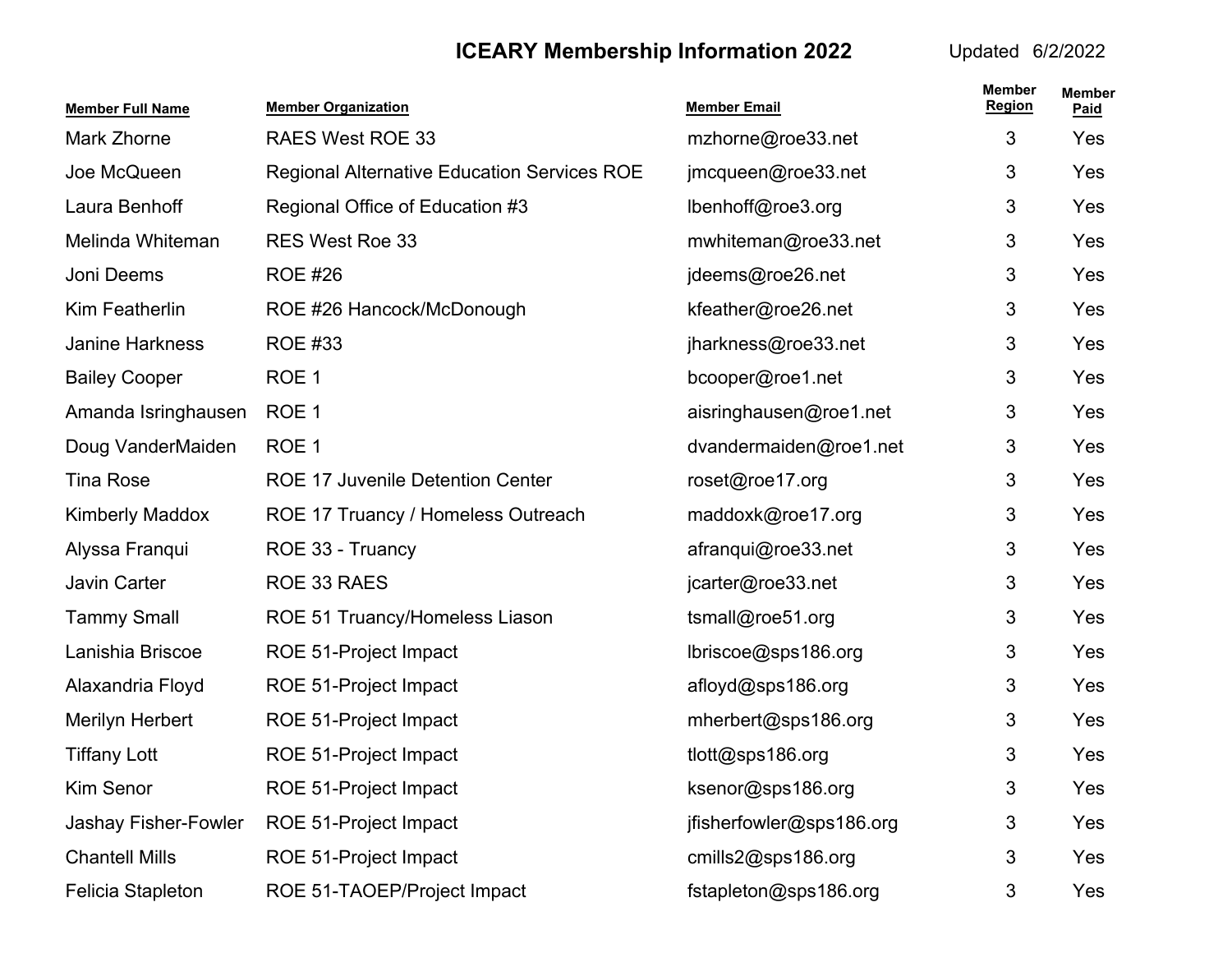| <b>Member Full Name</b>   | <b>Member Organization</b>          | <b>Member Email</b>           | <b>Member</b><br><b>Region</b> | <b>Member</b><br>Paid |
|---------------------------|-------------------------------------|-------------------------------|--------------------------------|-----------------------|
| Lori Bilbrey              | <b>ROYALS</b>                       | lbilbrey@roe26.net            | 3                              | Yes                   |
| Joan Murray               | ROYALS / ROE 26                     | jmurray@roe26.net             | 3                              | Yes                   |
| Jenna Clayton             | <b>ROYALS Academy ROE 26</b>        | jclayton@roe26.net            | 3                              | Yes                   |
| Leslie Lovejoy            | ROYALS Academy/Carthage             | llovejoy@roe26.net            | 3                              | Yes                   |
| Nina Ross                 | <b>ROYALS McCall TAOEP</b>          | nross@roe26.net               | 3                              | Yes                   |
| Anne Ingersoll            | ROYALS ROE #26                      | aingersoll@roe26.net          | 3                              | Yes                   |
| <b>Aubrey Porter</b>      | <b>ROYALS ROE 26</b>                | aporter@roe26.net             | 3                              | Yes                   |
| Kim Schrodt               | <b>ROYALS ROE 26</b>                | kschrodt@roe26.net            | 3                              | Yes                   |
| Verdell Jones             | <b>TAEOP Central High School</b>    | jonesve@u4sd.org              | 3                              | Yes                   |
| Cari Collins              | <b>TAOEP</b>                        | ccollins@roe26.net            | 3                              | Yes                   |
| Lorenzo Pugh              | <b>TAOEP</b>                        | lpugh@roe33.net               | 3                              | Yes                   |
| <b>Rickey Parks</b>       | <b>TAOEP Franklin Middle School</b> | parksri@u4sd.org              | 3                              | Yes                   |
| LaQuesha Akers            | TAOEP/Project Impact/ROE 51         | lakers@sps186.org             | 3                              | Yes                   |
| <b>Mary Beth Giddings</b> | Truancy                             | mgiddings@roe33.net           | 3                              | Yes                   |
| <b>Annie Cooper</b>       | Broolyn School District #188        | acooper@lovejoyschool.org     | 4                              | Yes                   |
| Alida Graham              | Juvenile Redeploy Illinois          | alidalgraham@gmail.com        | 4                              | Yes                   |
| Janet Lordahl             | Lincoln Community High School #404  | jlordahl@lchsrailers.org      | 4                              | Yes                   |
| Jaime Eaker               | Lincoln's Challenge Academy         | jeasker@lincolnschallenge.org | 4                              | Yes                   |
| A.J. Alexander            | <b>ROE #11</b>                      | aalexander@bridgesrssp.org    | 4                              | Yes                   |
| <b>Blair Dosch</b>        | <b>ROE #11</b>                      | bdosch@bridgesrssp.org        | 4                              | Yes                   |
| Teresa Metzger            | <b>ROE #11</b>                      | tmetzger@bridgesrssp.org      | 4                              | Yes                   |
| Sam Shores                | <b>ROE #11</b>                      | sshores@bridgesrssp.org       | 4                              | Yes                   |
| Michelle Young            | ROE #11 - Youth Services            | myoung@bridgesrssp.org        | 4                              | Yes                   |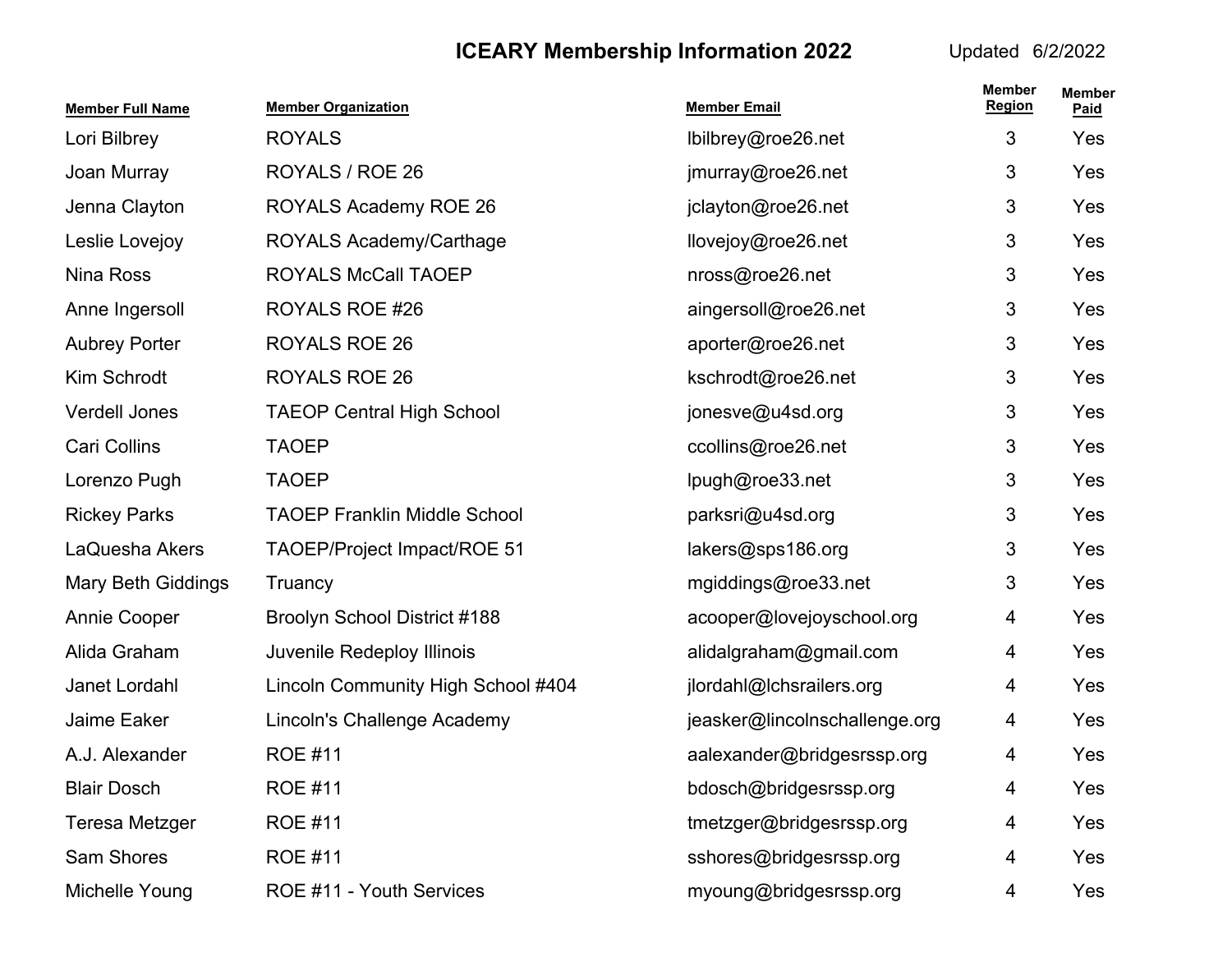| <b>Member Full Name</b>   | <b>Member Organization</b>                 | <b>Member Email</b>          | <b>Member</b><br><b>Region</b> | <b>Member</b><br>Paid |
|---------------------------|--------------------------------------------|------------------------------|--------------------------------|-----------------------|
| Jerry Calandrilla         | ROE #11 RSSP                               | jcalandrilla@bridgesrssp.org | 4                              | Yes                   |
| Kari Docherty             | <b>Spero Family Services</b>               | kari.docherty@sperofs.org    | 4                              | Yes                   |
| <b>Kaci Reiss</b>         | <b>Alternative Education</b>               | kreiss@roe3.org              | 5                              | Yes                   |
| Andrea Gannon             | <b>Belleville Township District 201</b>    | agannon@bths201.org          | 5                              | Yes                   |
| Andrew Beckham            | <b>Educational Services</b>                | abeckham@roe3.org            | 5                              | Yes                   |
| <b>Annette McClintock</b> | <b>Educational Services Division</b>       | amcclintock@roe3.org         | 5                              | Yes                   |
| <b>Katie Tate</b>         | <b>FOCUS Safe School</b>                   | ktate@roe3.org               | 5                              | Yes                   |
| Chad Hoesman              | Greene-Jersey-Calhoun-Maccoupin Reg. Supt. | choesman@roe40.com           | 5                              | Yes                   |
| Angela Reeter             | McKinney-Vento Homeless Education Program  | areeter@roe3.org             | 5                              | Yes                   |
| Mary Adams                | McKinney-Vento Homeless ROE #3             | madams@roe3.org              | 5                              | Yes                   |
| Elizabeth Scioneaux       | New Approach Alternative High School       | Iscioneaux@roe3.org          | 5                              | Yes                   |
| <b>Teresa Eilers</b>      | Phoenix Safe School ROE 3                  | teilers@roe3.org             | 5                              | Yes                   |
| <b>Dirk Muffler</b>       | <b>Principal RSSP/GED</b>                  | dmuffler@roe40.com           | 5                              | Yes                   |
| Megan Goodman             | Regional Office of Education #3            | mgoodman@roe3.org            | 5                              | Yes                   |
| <b>Natalie Hall</b>       | Regional Office of Education #3            | nhall@roe3.org               | 5                              | Yes                   |
| <b>Annette Hartlieb</b>   | Regional Office of Education #3            | ahartlieb@roe3.org           | 5                              | Yes                   |
| Cathy Jones               | Regional Office of Education #3            | cjones@roe3.org              | 5                              | Yes                   |
| Steve Long                | Regional Office of Education #3            | slong@roe3.org               | 5                              | Yes                   |
| Andrea Rhodes             | Regional Office of Education #3            | arhodes@roe3.org             | 5                              | Yes                   |
| Paula Wright              | Regional Office of Education #3            | pwright@roe3.org             | 5                              | Yes                   |
| Julie Wollerman           | Regional Office of Education #3            | juliewollerman@roe3.org      | 5                              | Yes                   |
| <b>Beth Darling</b>       | Regional Office of Education #3 YES        | bdarling@roe3.org            | 5                              | Yes                   |
| <b>Emily Nelson</b>       | Regional Office of Education #3 Youth Ed   | enelson@roe3.org             | 5                              | Yes                   |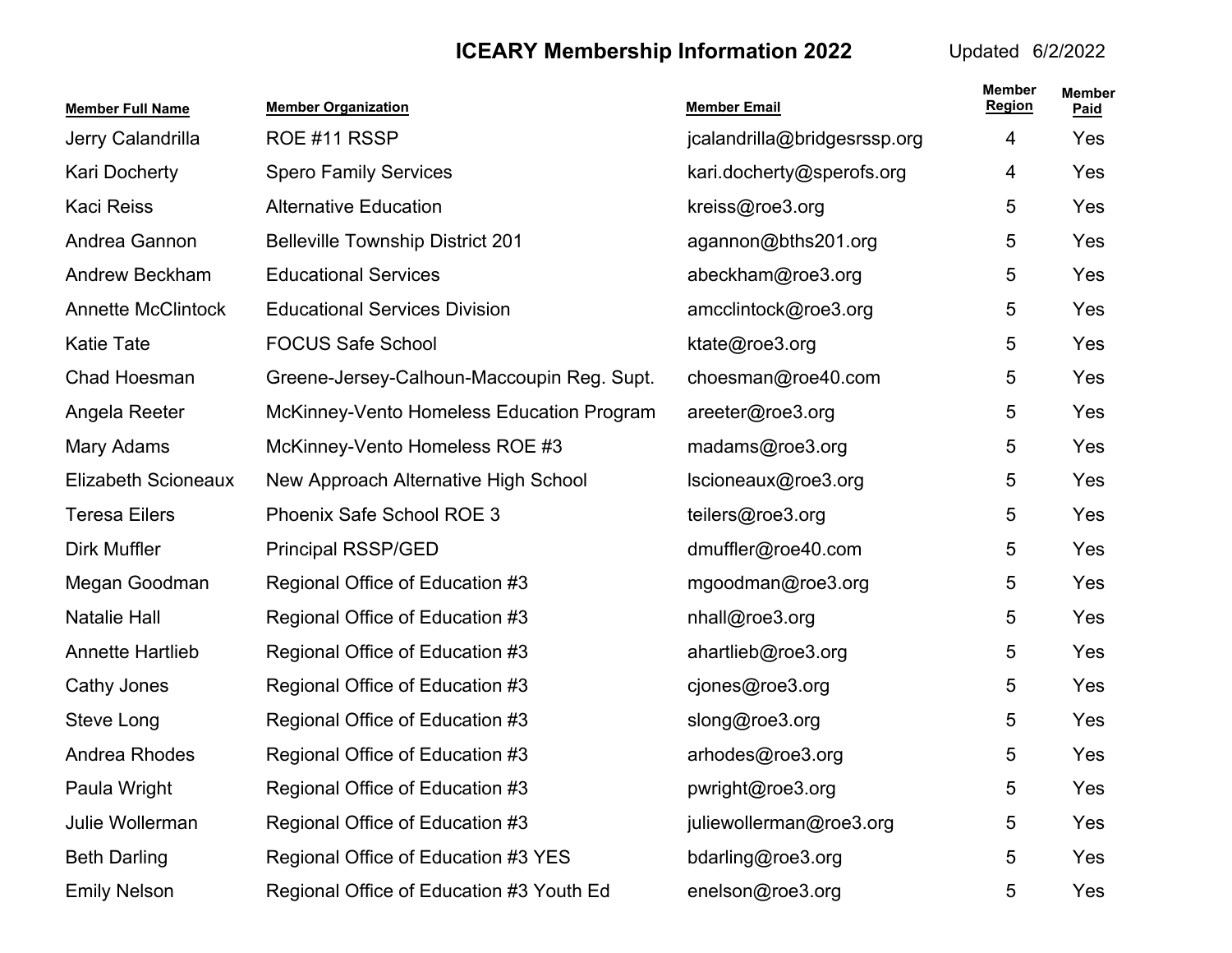| <b>Member Full Name</b> | <b>Member Organization</b>                      | <b>Member Email</b>   | <b>Member</b><br><b>Region</b> | <b>Member</b><br>Paid |
|-------------------------|-------------------------------------------------|-----------------------|--------------------------------|-----------------------|
| <b>Julie Morell</b>     | Regional Office of Education #3 Youth Education | jmorell@roe3.org      | 5                              | Yes                   |
| Michelle Mueller        | Regional Office of Education 40                 | mmueller@roe40.com    | 5                              | Yes                   |
| Jana Bollmann-Young     | <b>Right Track Truancy Prevention</b>           | jyoung@roe45.org      | 5                              | Yes                   |
| <b>Rachel Koester</b>   | <b>ROE #3</b>                                   | rkoester@roe3.org     | 5                              | Yes                   |
| <b>Brandi Roley</b>     | <b>ROE #3</b>                                   | bbmc2014.ba@gmail.com | 5                              | Yes                   |
| Sondra Templeton        | <b>ROE #3</b>                                   | stempleton@roe3.org   | 5                              | Yes                   |
| <b>Whitney Voyles</b>   | <b>ROE #3</b>                                   | wvoyles@roe3.org      | 5                              | Yes                   |
| <b>Kaitlyn Cook</b>     | ROE #3 Alternative School Program               | kcook@roe3.org        | 5                              | <b>Yes</b>            |
| Meredith Yard           | ROE #3 Attendance                               | myard@roe3.org        | 5                              | Yes                   |
| Melissa Davidson        | <b>ROE #3 Revive Alternative School</b>         | mdavidson@roe3.org    | 5                              | Yes                   |
| Jordan Emery            | <b>ROE #3 Revive Alternative School</b>         | jemery@roe3.org       | 5                              | Yes                   |
| Jon Havlin              | <b>ROE #40</b>                                  | jhavlin@roe40.com     | 5                              | Yes                   |
| Joe Vanzo               | ROE <sub>3</sub>                                | jvanzo@roe3.org       | 5                              | Yes                   |
| Valerie Sanguinetti     | ROE 3 Aspire Alt Ed High School                 | vsanguinetti@roe3.org | 5                              | <b>Yes</b>            |
| Katalyn Bourgeois       | ROE 3 Aspire High School                        | kbourgeois@roe3.org   | 5                              | Yes                   |
| Savannah Holthaus       | ROE 3 MVP                                       | sholthaus@roe3.org    | 5                              | Yes                   |
| <b>Amber Kidd</b>       | <b>ROE 3 Youth Education Services</b>           | akidd@roe3.org        | 5                              | Yes                   |
| <b>Tammy Berry</b>      | <b>RSSP</b>                                     | tberry@roe40.com      | 5                              | Yes                   |
| <b>Emily Carpunky</b>   | <b>RSSP</b>                                     | ecarpunky@roe40.com   | 5                              | Yes                   |
| <b>Tony Cox</b>         | <b>RSSP</b>                                     | tcox@roe40.com        | 5                              | Yes                   |
| <b>Rachel Crawford</b>  | <b>RSSP</b>                                     | rcrawford@roe40.com   | 5                              | Yes                   |
| <b>Halle Harris</b>     | <b>RSSP</b>                                     | haharris@roe40.com    | 5                              | Yes                   |
| <b>Robert Hawk</b>      | <b>RSSP</b>                                     | rhawk@roe40.com       | 5                              | Yes                   |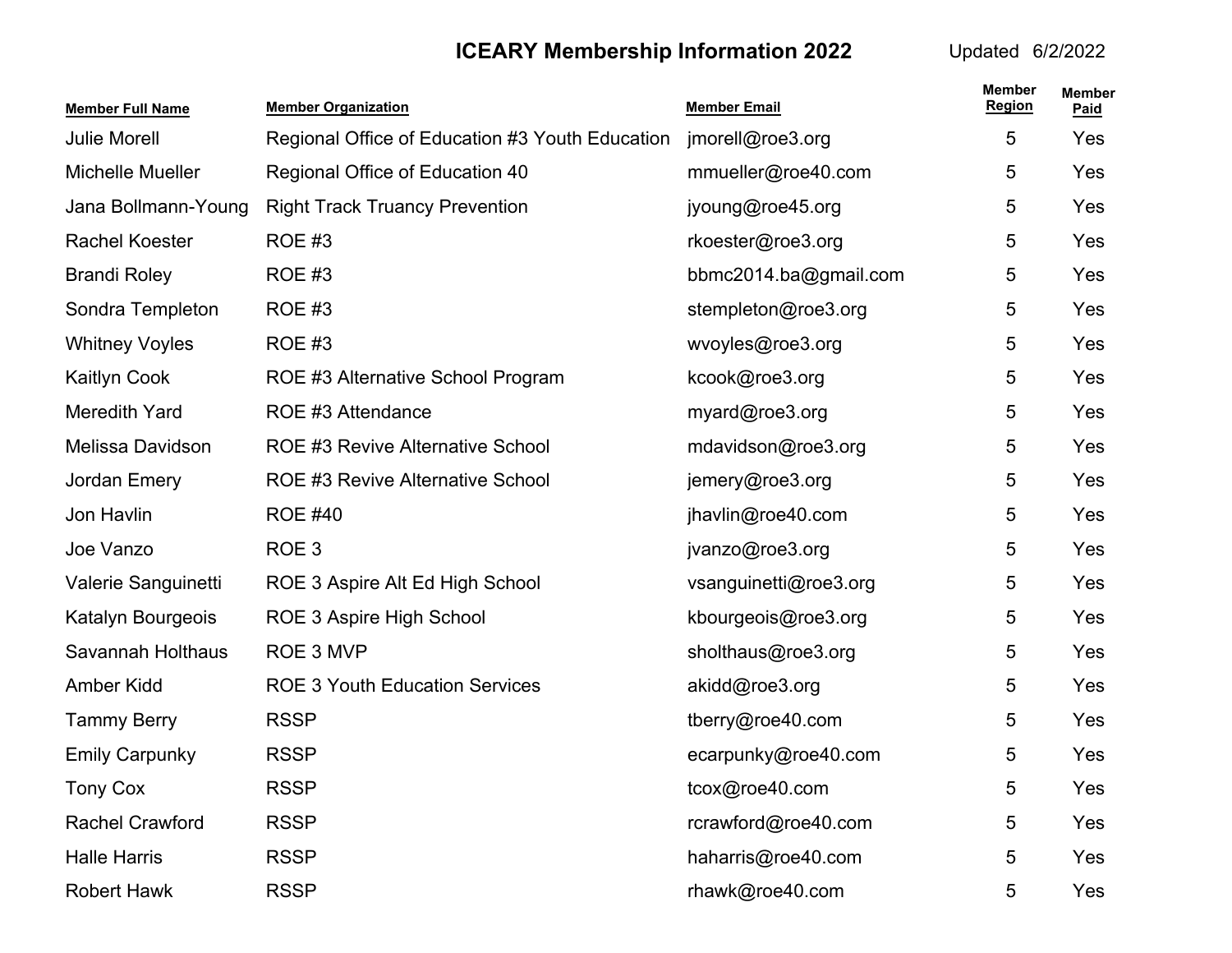| <b>Member Full Name</b>   | <b>Member Organization</b>                | <b>Member Email</b>        | <b>Member</b><br><b>Region</b> | <b>Member</b><br>Paid |
|---------------------------|-------------------------------------------|----------------------------|--------------------------------|-----------------------|
| Rebecca Root              | <b>RSSP</b>                               | rroot@roe40.com            | 5                              | Yes                   |
| Lisa Vincent              | <b>RSSP</b>                               | lvincent@roe40.com         | 5                              | Yes                   |
| Tamara Wing -             | <b>RSSP</b>                               | tchapman@roe40.com         | 5                              | Yes                   |
| <b>Hilary Harris</b>      | RSSP / GED                                | hharris@roe40.com          | 5                              | Yes                   |
| Amy Brandenburg           | Safe Schools                              | abrandenburg@roe40.com     | 5                              | Yes                   |
| Cody Maguire              | Safe Schools                              | cmaguire@roe40.com         | 5                              | Yes                   |
| Donnie Allen              | <b>TAOEP</b>                              | dallen@northmacschools.org | 5                              | Yes                   |
| Joseph Buttitta           | <b>TAOEP</b>                              | jbuttitta@roe40.com        | 5                              | Yes                   |
| Nicole Marconi            | <b>TAOEP</b>                              | nmarconi@altonschools.org  | 5                              | Yes                   |
| Mark Wagner               | <b>TAOEP</b>                              | mark.wagner@jersey100.org  | 5                              | Yes                   |
| <b>Theresa Coker</b>      | <b>TriStar Academy; YES School</b>        | tcoker@roe3.org            | 5                              | Yes                   |
| <b>Clifford Higgerson</b> | Adult Secondary Ed - John A Logan College | cliffordhiggerson@jalc.edu | 6                              | Yes                   |
| Mary McCarthy             | <b>Adult Secondary Education</b>          | marymccarthy@jalc.edu      | 6                              | Yes                   |
| <b>Crystal Hosselton</b>  | Adult Secondary Education, John A. Logan  | crystal.hosselton@jalc.edu | 6                              | Yes                   |
| Jonna Padgett             | <b>ASSIST</b>                             | jpadgett@roe12.org         | 6                              | Yes                   |
| Roy Clapp                 | <b>ASSIST ROE 12</b>                      | rclapp@roe12.org           | 6                              | Yes                   |
| Darin Blair               | <b>Assist Alternative School ROE 12</b>   | dblair@roe12.org           | 6                              | Yes                   |
| Jeremy Brush              | Assist Program ROE #12                    | jbrush@roe12.org           | 6                              | Yes                   |
| Diana Dart                | Assist Program ROE #12                    | ddart@roe12.org            | 6                              | Yes                   |
| <b>Courtney Eaton</b>     | Assist Program ROE #12                    | ballcatcher1665@gmailcom   | 6                              | Yes                   |
| Ty Nohren                 | Assist Program ROE #12                    | tnohren@roe12.org          | 6                              | Yes                   |
| Ryan Hobbs                | Eldorado TAOEP Program                    | rhobbs@eldorado.k12.il.us  | 6                              | Yes                   |
| Jeff Hammonds             | Franklin County Juvenile Detention Center | jhammnonds@roe21.org       | 6                              | Yes                   |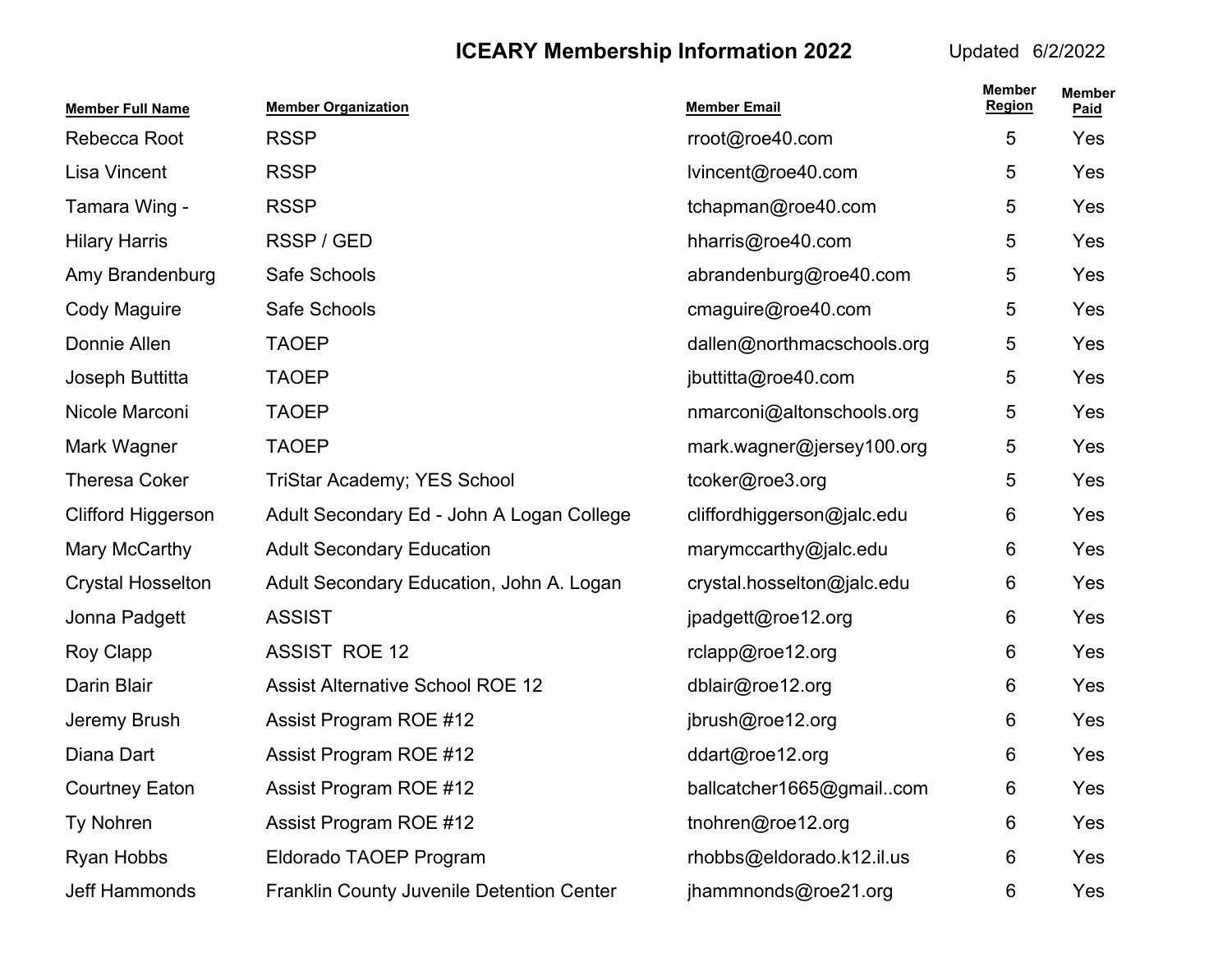| <b>Member Full Name</b> | <b>Member Organization</b>                     | <b>Member Email</b>    | <b>Member</b><br><b>Region</b> | <b>Member</b><br>Paid |
|-------------------------|------------------------------------------------|------------------------|--------------------------------|-----------------------|
| <b>Gina Simpkins</b>    | <b>JALC Adult Secondary Education</b>          | gina.simpkins@jalc.edu | 6                              | Yes                   |
| Amy Biley               | John A Logan College                           | amybiley@jalc.edu      | 6                              | Yes                   |
| <b>Tammy Adkins</b>     | <b>Juvenile Detention Center</b>               | tadkins@roe21.org      | 6                              | Yes                   |
| Deb Lehde               | <b>McKinney Vento GED</b>                      | dlehde@roe13.org       | 6                              | Yes                   |
| <b>Chris White</b>      | Mt Vernon Alternative Learning Center (ROE 13) | cwhite@roe13.org       | 6                              | Yes                   |
| Renee Lowe              | <b>Project ECHO</b>                            | rlowe@roe21.org        | 6                              | Yes                   |
| Donica Melvin           | <b>Project ECHO</b>                            | dmelvin@roe21.org      | 6                              | Yes                   |
| Eddy Henriksen          | Project ECHO & STAR Quest Academy              | ehenriksen@roe21.org   | 6                              | Yes                   |
| Sarah Dubach            | Project ECHO Alternative School                | sdubach@roe21.org      | 6                              | Yes                   |
| <b>Amanda Gates</b>     | <b>Project ECHO Alternative School</b>         | agates@roe21.org       | 6                              | Yes                   |
| <b>Cortney Hale</b>     | <b>Project ECHO Alternative School</b>         | chale@roe21.org        | 6                              | Yes                   |
| Daina McKinney          | Project ECHO Alternative School                | dmckinney@roe21.org    | 6                              | Yes                   |
| Deanna Morris           | <b>Project ECHO Alternative School</b>         | dmorris@roe21.org      | 6                              | Yes                   |
| Michaela Stanley        | Project ECHO Alternative School                | mstanley@roe21.org     | 6                              | <b>Yes</b>            |
| Jim Toms                | Project ECHO Alternative School                | jtoms@roe21.org        | 6                              | Yes                   |
| Meghan Branch           | Regional Office of Education #13               | mbranch@roe13.org      | 6                              | Yes                   |
| <b>Heather Dunmyer</b>  | Regional Office of Education #13 - Truancy     | hdunmyer@roe13.org     | 6                              | Yes                   |
| <b>Nancy Bitner</b>     | Regional Office of Education #30               | nbitner@roe30.org      | 6                              | Yes                   |
| Sherri Schimpf          | Regional Office of Education #30               | sschimpf@roe30.org     | 6                              | Yes                   |
| <b>Roselene Quick</b>   | Regional Office of Education 12                | rquick@roe12.org       | 6                              | Yes                   |
| Jeffrey Bink            | <b>ROE #21</b>                                 | jbink@roe21.org        | 6                              | Yes                   |
| Lorie LeQuatte          | <b>ROE #21</b>                                 | llequatte@roe21.org    | 6                              | Yes                   |
| Johna Schullian         | <b>ROE #21</b>                                 | jschullian@roe21.org   | 6                              | Yes                   |